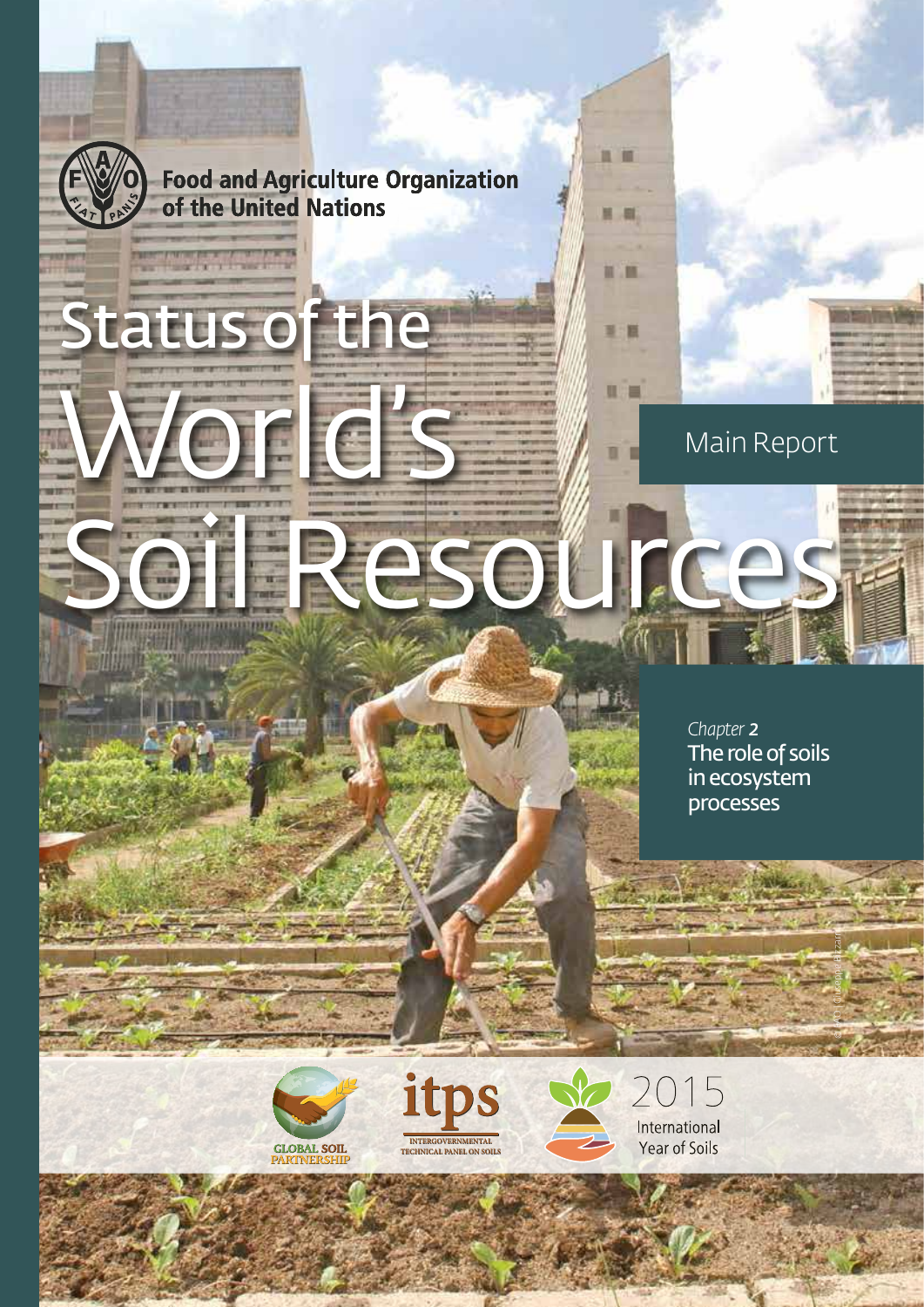## Disclaimer and copyright

#### Recommended citation:

FAO and ITPS. 2015. Status of the World's Soil Resources (SWSR) – Main Report. Food and Agriculture Organization of the United Nations and Intergovernmental Technical Panel on Soils, Rome, Italy

The designations employed and the presentation of material in this information product do not imply the expression of any opinion whatsoever on the part of the Food and Agriculture Organization of the United Nations (FAO) concerning the legal or development status of any country, territory, city or area or of its authorities, or concerning the delimitation of its frontiers or boundaries.

The mention of specific companies or products of manufacturers, whether or not these have been patented, does not imply that these have been endorsed or recommended by FAO in preference to others of a similar nature that are not mentioned.

The views expressed in this information product are those of the author(s) and do not necessarily reflect the views or policies of FAO.

ISBN 978-92-5-109004-6

© FAO, 2015

FAO encourages the use, reproduction and dissemination of material in this information product. Except where otherwise indicated, material may be copied, downloaded and printed for private study, research and teaching purposes, or for use in non-commercial products or services, provided that appropriate acknowledgement of FAO as the source and copyright holder is given and that FAO's endorsement of users' views, products or services is not implied in any way.

All requests for translation and adaptation rights, and for resale and other commercial use rights should be made via www.fao.org/contact-us/licence-request or addressed to copyright@fao.org.

FAO information products are available on the FAO website www.fao.org/publications and can be purchased through publications-sales@fao.org*.*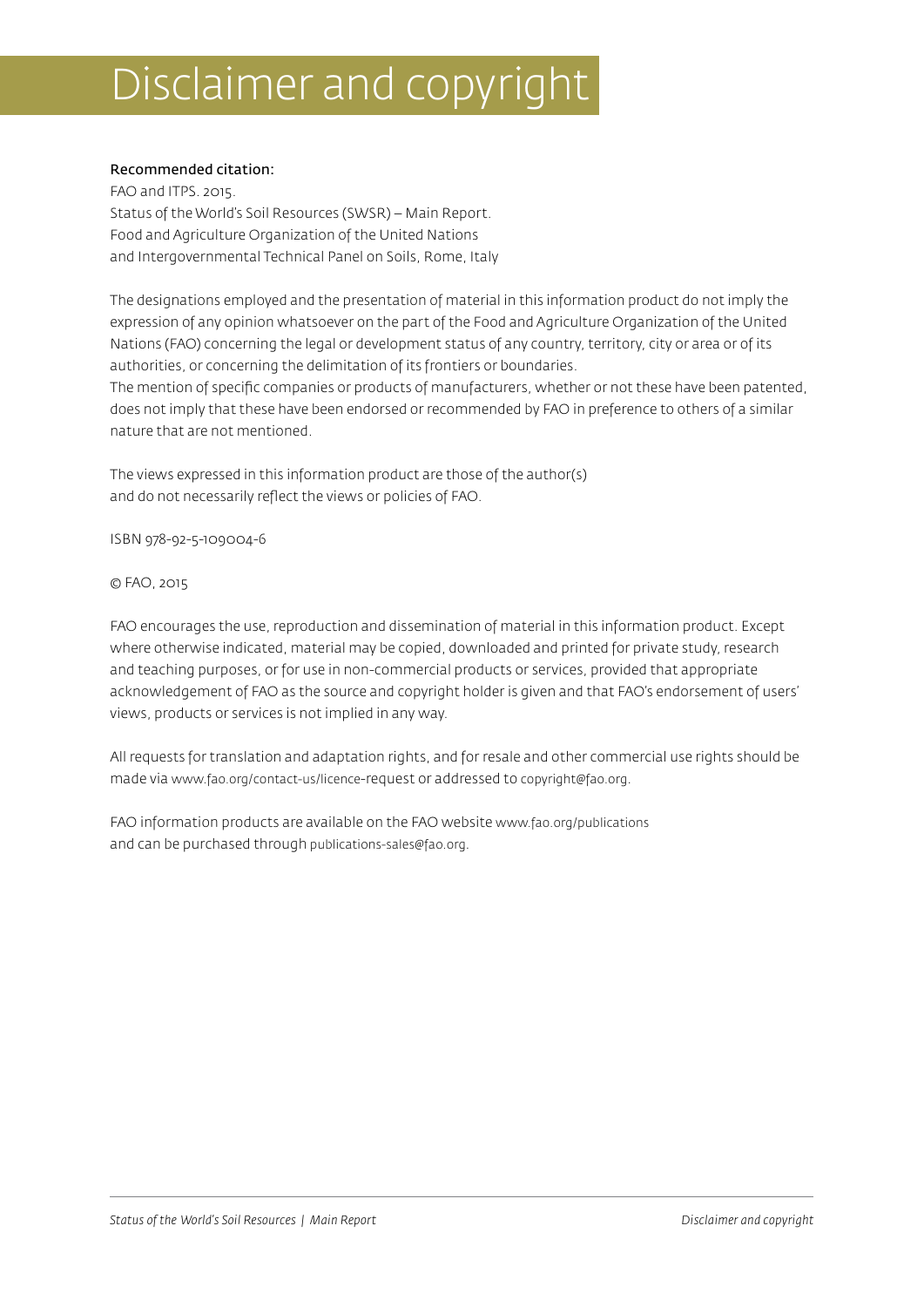# 2 | The role of soils in ecosystem processes

Soils play a critical role in delivering ecosystem services. Management to change an ecosystem process in support of one regulating ecosystem service can either provide co-benefits to other services or require tradeoffs (Robinson *et al*., 2013; Dominati, Patterson, and Mackay, 2010). Recent reviews have provided examples of some of these synergies and trade-offs (Smith *et al*., 2013) and illustrated the role of soils in supporting ecosystem services and underpinning natural capital (Robinson, Lebron and Vereecken, 2009, Robinson *et al*., 2014, Dominati, Patterson and Mackay, 2010). In this chapter, we present current knowledge – and knowledge gaps – on the role of soils in the carbon, nitrogen and water cycles, and on their role as a habitat for organisms and as a genetic pool.

### 2.1 | Soils and the carbon cycle

Carbon (C) storage is an important ecosystem function of soils that has gained increasing attention in recent years due to its interactions with the earth's climate system. Soil is a major C reservoir that holds more carbon than is contained in the atmosphere and terrestrial vegetation combined. All three of these reservoirs are in constant exchange. In many soils, soil organic matter (SOM), which contains roughly 55–60 percent C by mass, comprises most or all of the C stock – referred to as soil organic carbon (SOC). In arid and semiarid soils, significant inorganic C (IC) can be present as pedogenic carbonate minerals or 'caliche' (typically Ca/ MgCO<sub>3</sub>), formed from the reaction of biocarbonate (derived from CO<sub>2</sub> in the soil) with free base cations, which can then be precipitated in subsoil layers (Nordt, Wilding and Drees, 2000). Also soils derived from carbonatecontaining parent material (e.g. limestone) can have significant amounts of inorganic carbon. However, in most cases changes in inorganic C stocks are slow and not amenable to traditional soil management practices. Hence inorganic carbon does not play a significant role in terms of management of ecosystem services. For this reason, the further discussion of soil C in this chapter will focus on soil organic carbon.

A general overview of the ecosystem C cycle as it interacts with soils is given in Figure 2.1. The major input of organic C to soils is provided by the uptake and fixation of CO<sub>2</sub> by plants (the net result of photosynthesis and above- and below-ground plant respiration), and by the subsequent incorporation of plant residue C (both above- and below-ground) into soil. Some of the fixed plant C may be removed by harvest before entering the soil. Conversely, C additions from offsite sources (e.g. compost, manure) may occur. Organic matter on and in the soil is subject to comminution and mixing by soil fauna and to enzymatic breakdown and metabolism by microorganisms, resulting in release of CO $_{_2}$  via microbial respiration (also referred to as organic carbon mineralization). Microbial transformations as well as interactions of organic matter with soil minerals greatly influence the stabilization of organic C and its rate of mineralization. In flooded soils, emissions of methane (CH $_{\!_4}$ ) from microbial metabolism can represent a significant gaseous C efflux. Erosion can also directly

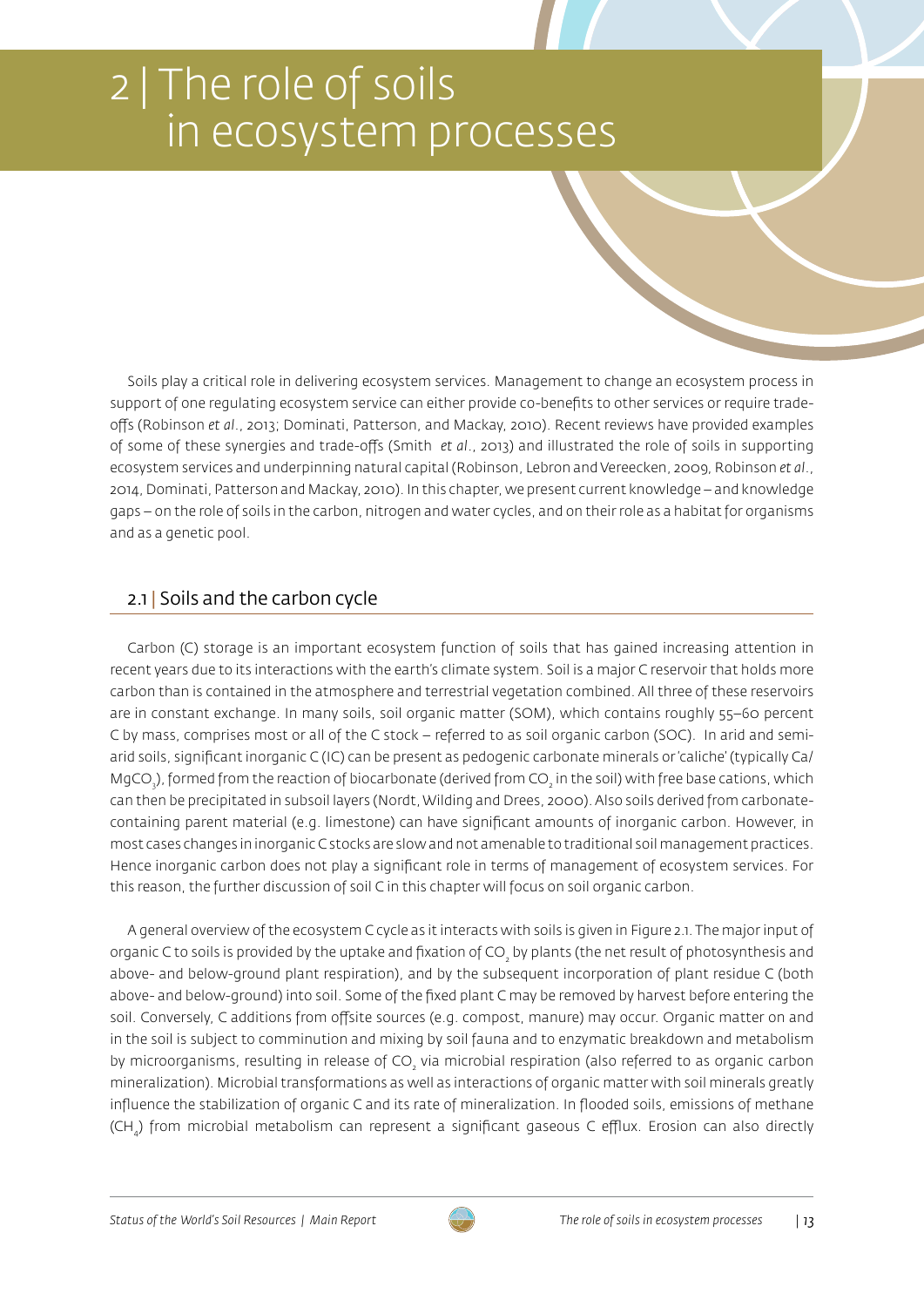affect the soil C balance through the removal and/or deposition of the C contained in the transported soil. Leaching of dissolved organic (DOC) and dissolved inorganic carbon (DIC) through the soil profile and out into groundwater and surface water represents an additional loss pathway that can be significant in some soils.

Maintaining and increasing SOC stocks through improved land use and management practices can help to counteract increasing atmospheric CO<sub>2</sub> concentrations (Paustian *et al.*, 1998, Smith *et al.*, 2007; Whitmore, Kirk and Rawlins, 2014). Increasing soil C content also improves other chemical and physical soil properties, such as nutrient storage, water holding capacity, aggregation and sorption of organic and/or inorganic pollutants (Kibblewhite, Ritz and Swift, 2008). Carbon sequestration in soils may therefore be a cost-effective and environmentally friendly way to store C. It can also enhance other ecosystem services derived from soil, such as agricultural production, clean water supply, and biodiversity by increasing SOM content and thereby improving soil quality (Lal, 2004).



Figure 2.1 | Overview of ecosystem processes involved in determining the soil C balance.

## 2.1.1 | Quantitative amounts of organic C stored in soil

Organic C stocks in the world's soils have been estimated to comprise 1 500 Pg of C down to 1 m depth and 2 500 Pg down to 2 m (Batjes, 1996). Recent studies, based on newer estimates for the C stored in boreal soils under permafrost conditions, suggest that soil C storage may be even greater, accounting for as much as 2000 Pg to 1 m depth (Tarnocai *et al*., 2009). Although the highest C concentrations are found in the top 30 cm of soil, the major proportion of total C stock in many soils is present below 30 cm depth (Batjes, 1996). In the northern circumpolar permafrost region, at least 61 percent of the total soil C is stored below 30 cm depth (Tarnocai *et al*., 2009).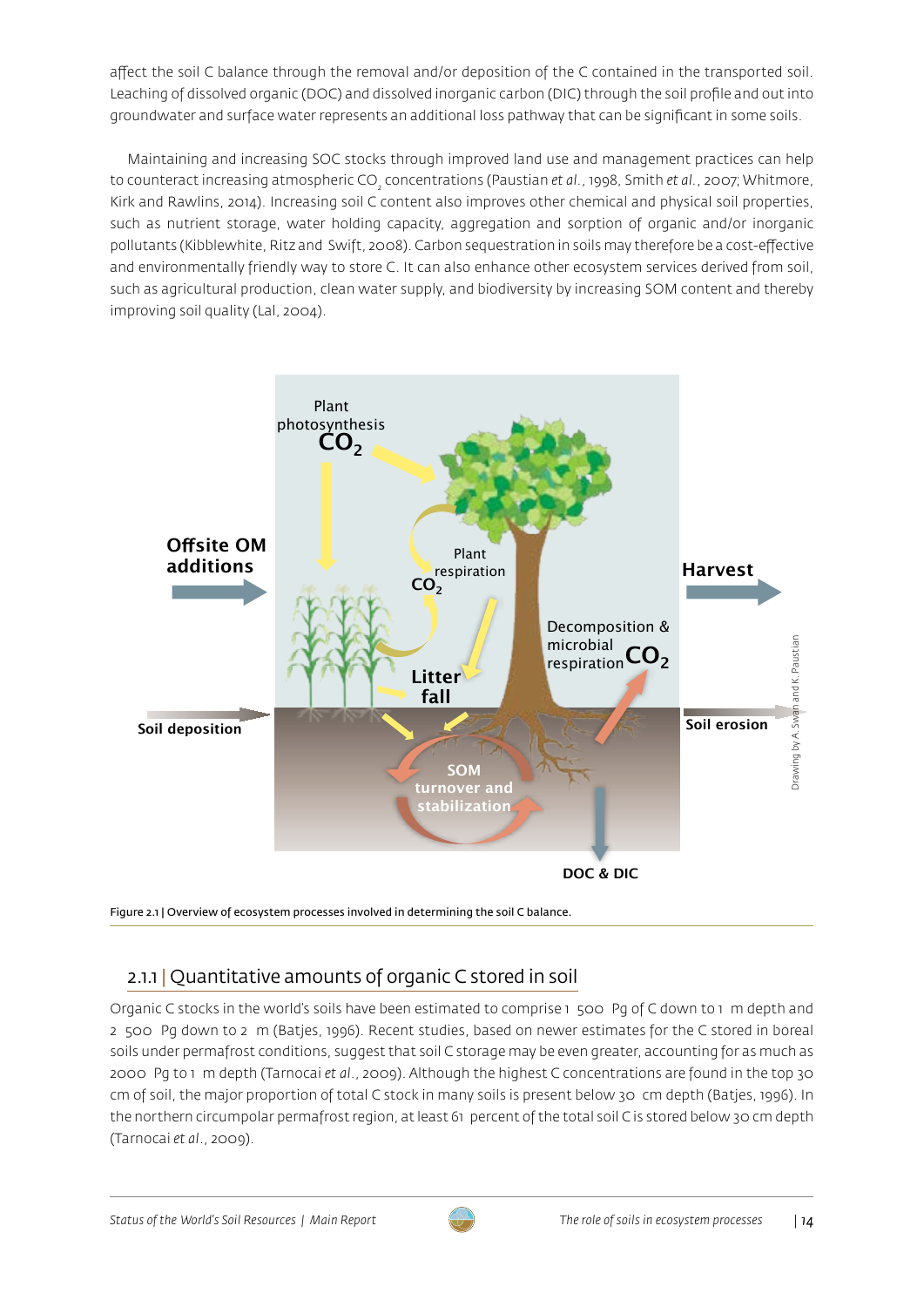#### 2.1.2 | Nature and formation of soil organic C

Soil organic matter (SOM) is composed of plant litter compounds as well as of microbial decomposition products. SOM is thus a complex biogeochemical mixture derived from organic material in all stages of decomposition (von Lützow *et al*., 2006; Paul, 2014). Due to microbial degradation and mineralization to CO $_2$  (and CH $_4$  in anaerobic environments), the majority of plant litter compounds added to soil remain for a relatively short time (from a few days to a few years). This is particularly the case if the organic compounds are added on the soil surface. However, some organic matter compounds may persist in the soil for decades or centuries or even for millennia (Paul *et al*., 1997; von Lützow *et al.*, 2006). It is increasingly accepted that, despite their recalcitrant nature, plant litter compounds (e.g. lignin) themselves do not substantially contribute to SOM persistence in soil (Thévenot, Dignac and Rumpel, 2010). Longer term stabilization is generally conferred through interactions with soil minerals (e.g. through surface binding or occlusion within microaggregates), which reduce SOM exposure to enzymatic degradation (Sollins, Homann and Caldwell, 1996; Six, Elliott and Paustian, 2000; Schmidt *et al.*, 2011). Thus, the location of SOM within the soil matrix has a much stronger influence on its turnover than its chemical composition (Chabbi, Kögel-Knabner and Rumpel, 2009; Dungait *et al.*, 2012)

One consequence of the role of reactive mineral surfaces in SOC stabilization is that the surface area of the soil mineral fraction, which is finite and a function of soil texture (e.g. clay, silt or sand content) and of mineralogy, may set an upper limit for the amount of SOM that a particular soil can hold (Six, Elliott and Paustian, 2002). A recent conceptual model (Figure 2.2) by Cotrufo *et al.* (2013), based on studies showing that microbially-derived decomposition products make up most of the mineral-stabilized organic matter, postulates that relatively labile litter compounds with higher microbial growth yield efficiency contribute proportionally more to the stable mineral-associated SOM pool than do more recalcitrant plant compounds with low microbial growth yield efficiency. This concept is in agreement with the current understanding that microbial material is building up much of the stabilised SOM pool (Miltner *et al.*, 2012).



Figure 2.2 | Conceptual model of interactions between litter quality, microbial products and soil mineral interactions affecting the formation and stabilization of organic matter.

Source: *Cotrufo et al.,* 2013.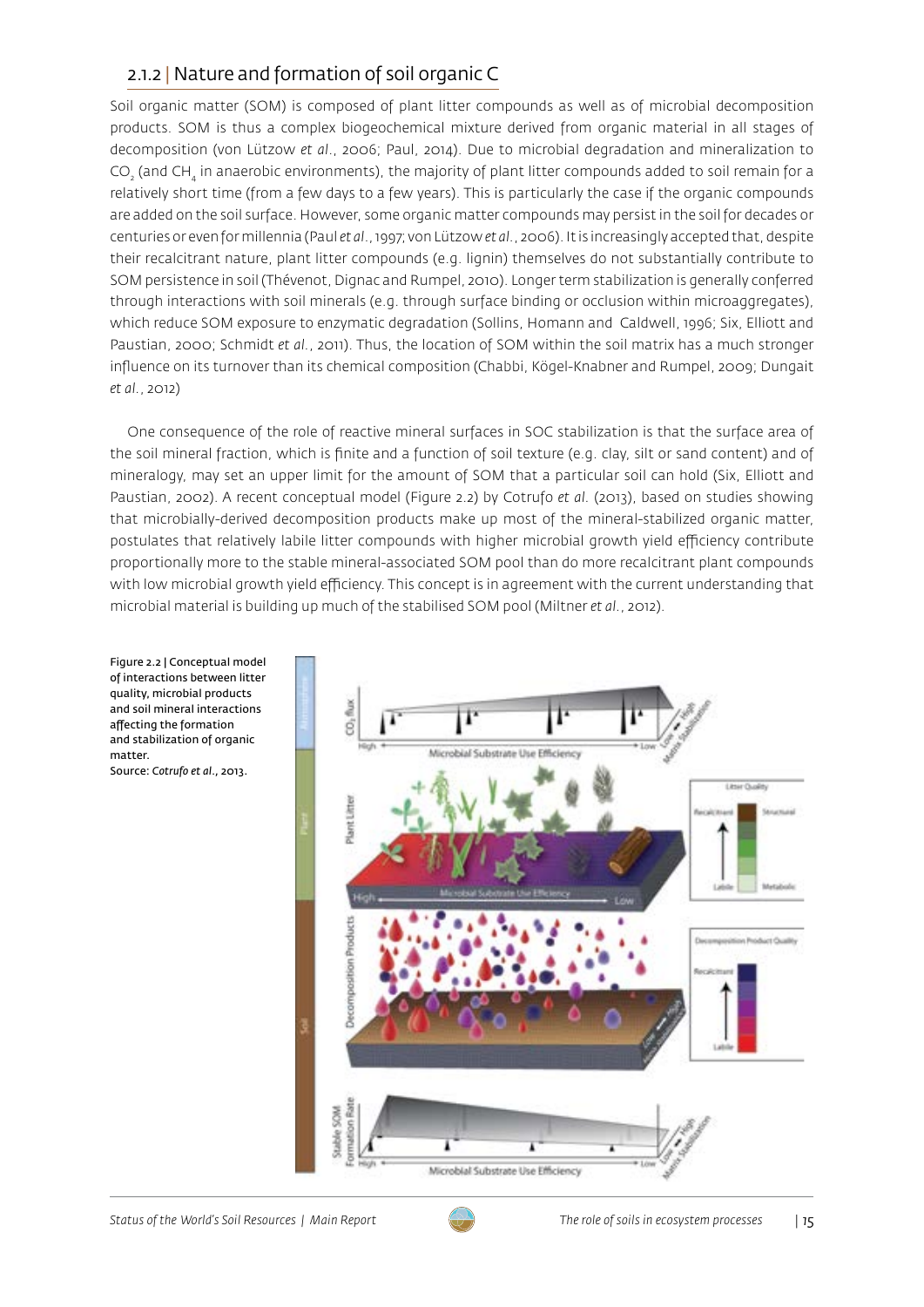With this emphasis on the importance of SOM location within the soil, microbial accessibility of organic material at very small scales has become a focus of research in recent years (Lehmann, Kinyangi and Solomon, 2007). The development of powerful new tools like X-ray spectroscopy and secondary ion mass spectrometry now allows the visualisation of organo-mineral interactions at nanoscale. As a result, the location and distribution of organic matter within the soil mineral matrix may now be assessed in more detail (Lehmann *et al.*, 2008). However, before the results obtained with these tools yield information concerning soil C formation at macroscale, upscaling and integration of spatial heterogeneity is necessary (Mueller *et al.*, 2013).

As well as exhibiting tremendous heterogeneity in terms of its composition, the distribution of SOC within the soil is also very heterogeneous, particularly with respect to depth within the soil profile. Whereas upper soil layers receive greater amounts of aboveground litter ('shoot C' from leaves and stems), subsoil C originates primarily from root-derived C as well as from plant- and microbial-derived dissolved organic carbon (DOC) transported down the soil profile. Root C has a greater likelihood of being preserved in soil compared to shoot C (Balesdant and Balabane, 1996) and studies suggest that root C therefore accounts for a larger proportion of SOM (Rasse, Rumpel and Dignac, 2005). In general, C cycling and C formation is most active in topsoil horizons, whereas stabilised C with longer turnover times makes up a greater proportion of the total SOC found in deep soil horizons (Scharpenseel and Becker-Heidmann, 1989; Trumbore, 2009). The accumulation of stabilised C with long residence times in deep soil horizons may be due to continuous transport, temporary immobilisation and microbial processing of DOC within the soil profile (Kalbitz and Kaiser, 2012) and/or efficient stabilisation of root-derived organic matter within the soil matrix (Rasse, Rumpel and Dignac, 2005).

An additional long-term C pool in many soils is pyrogenic carbonaceous matter, formed from partially carbonised (e.g., pyrolysed) biomass during wildfires (Schmidt and Noack, 2000). A portion of this material has a highly condensed aromatic chemical structure (often referred to as pyrogenic carbon or black carbon) that resists microbial degradation and can persist in soils for long periods (Lehmann *et al.*, 2015).

#### 2.1.3 | Soil C pools

For modelling purposes, soil C is usually divided into a number of pools (typically from two to five) in order to represent the heterogeneity in residence time of the vast mixture of different organic compounds in soil (Smith *et al.*, 1997). A useful three pool split of soil C (excluding litter) – into a labile pool, an intermediate pool, and a refractory (stable) pool – is employed in several soil C models, including the Century model (Parton *et al.*, 1987). The *labile pool* represents easily degradable plant material, microbial biomass and labile metabolites, and may turn over within a few months or years. Conceptually, the *intermediate pool* comprises microbiallyprocessed organic matter that is partially stabilized on mineral surfaces and/or protected within aggregates, with turnover times in the range of decades. The *refractory pool*, including highly stabilized organic mattermineral complexes and pyrogenic C, may remain in soils for centuries or millennia.

Individual model pools (as opposed to the total C stock) are typically not defined as measureable pools *per se*. The kinetics of the model conceptual pools are instead inferred from C dating and tracer studies, laboratory incubations and total SOC dynamics in long-term field experiments (McGill, 1996; Paustian, 1994). Many carbon cycle, ecosystem and crop growth models successfully employ this type of functional representation of SOM (Krull, Baldock and Skjemstad, 2003; Stockman *et al.*, 2013). Nonetheless, ways to reconcile 'measurable' and 'modelable' pools have been under discussion for a number of years (Elliott, Paustian and Frey, 1996; Smith *et al.*, 2002; Dungait *et al.*, 2012). This reconciliation remains a desirable goal for improving understanding of SOC dynamics (Schmidt *et al.*, 2011).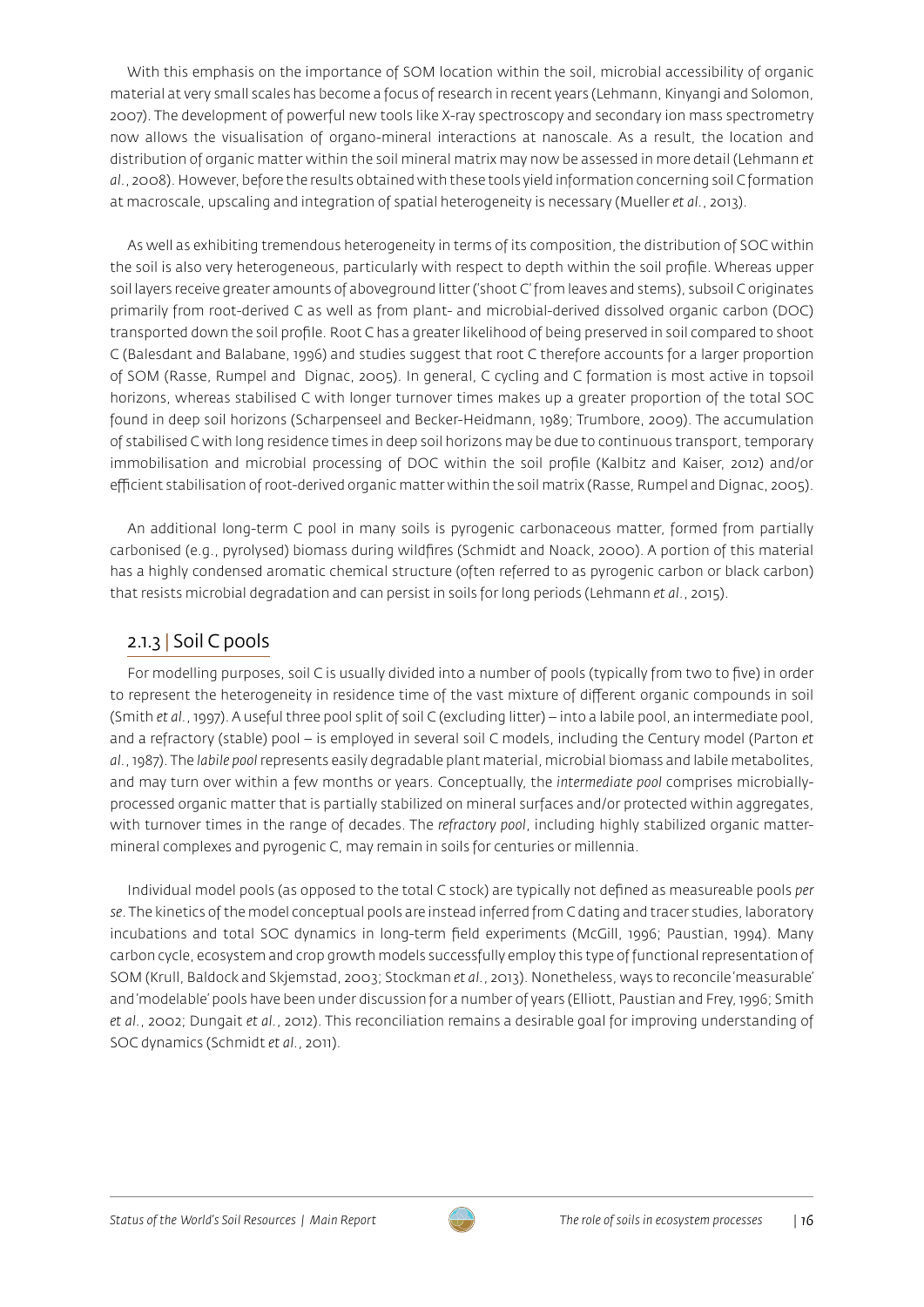## 2.1.4 | Factors influencing soil C storage

Fundamentally, the amount of SOC stored in a given soil is determined by the balance of C entering the soil, mainly via plant residues and exudates, and C leaving the soil through mineralization (as CO<sub>2</sub>), driven by microbial processes, and to a lesser extent leaching out of the soil as DOC. Locally C can also be lost or gained through soil erosion or deposition (Figure 2.1), leading to a redistribution of soil C at local, landscape and regional scales.

Consequently, a main control on SOC storage is the amount and type of residues that are produced by plants as the primary producers in the ecosystem. Plant productivity and subsequent senescence and death lead, through plant necromass breakdown, to the input of organic C to the soil system. Thus, broadly speaking for a given pedoclimatic condition, higher levels of plant residue inputs will tend to support higher SOC stocks, and vice versa. C levels of many soils are also influenced by fertiliser additions, which are indispensable for sustaining plant productivity in agricultural systems.

In addition to productivity and plant C inputs, climatic factors, such as soil temperature and water content greatly influence soil C storage through their effect on microbial activity. In general, higher soil temperatures increase microbial decomposition of organic matter. Temperature is, therefore, taken as major control of SOM storage in soil C cycle models, although the temperature sensitivity of decomposition for different SOM fractions remains an area of uncertainty (Conant *et al.*, 2011).

Water also influences soil C storage through several processes. Moist but well-aerated soils are optimal for microbial activity. Decomposition rates consequently decrease as soils become drier. However, flooded soils have lower rates of organic matter decay due to restricted aeration (e.g.  $\mathrm{O}_\mathrm{2}$  depletion due to limited  $\rm O_{2}$  diffusion in water) and thus may often yield soils with very high amounts of soil C (e.g. peat and muck soils). High precipitation may also lead to C transport down the soil profile as dissolved and/or particulate organic matter. During extreme events, such as drought, SOM decomposition may initially decrease but may subsequently increase after rewetting (Borken and Matzner, 2008). Fire may decrease soil C storage at first, but over the longer term may increase C storage through positive effects on plant growth and through input of very stable pyrogenic C (Knicker, 2007).

The quantity and composition of SOC in mineral soils is also strongly dependent on soil type, with clay content influencing not only the amount but also the composition of soil C. In clay rich soils, higher organic matter content and a higher concentration of O-alkyl C derived from polysaccharides may be expected, compared to sandy soils which are characterised by lower C contents and high concentrations of alkyl C (Rumpel and Kögel-Knabner, 2011). Aliphatic material may contribute to the hydrophobicity of soils, which could lead to reduced microbial accessibility and therefore increased C storage.

Bioturbation (the reworking of soils by animals or plants) may further influence the amount as well as the chemical nature of soil C. It may greatly influence the heterogeneity of soils by creating hotspots. On biologically active sites, incorporation and transformation of organic compounds into soil is usually enhanced by bioturbation, leading to organo-mineral interactions and increase of C storage (Wilkinson, Richards and Humphreys, 2009).

Microbial decomposition of SOM may be stimulated (or reduced) by labile organic matter input through the 'priming effect' (Jenkinson, 1971; Kuzyakov, 2002). Positive priming refers to mineralisation of otherwise stable C through shifts in microbial community composition (Fontaine, Mariotti and Abbadie *et al.*, 2003). However, in some cases, the addition of organic matter to soil may also cause changes in the soil microbial communities with regard to the preferentially degraded substrate and therefore impede mineralisation of native SOM (Sparling, Cheschire and Mundie, 1982; Kuzyakov, 2002).

Plant communities are main controlling factors of these processes because they influence organic matter input and microbial activity by their effects on soil water, labile C input, pH and nutrient cycling.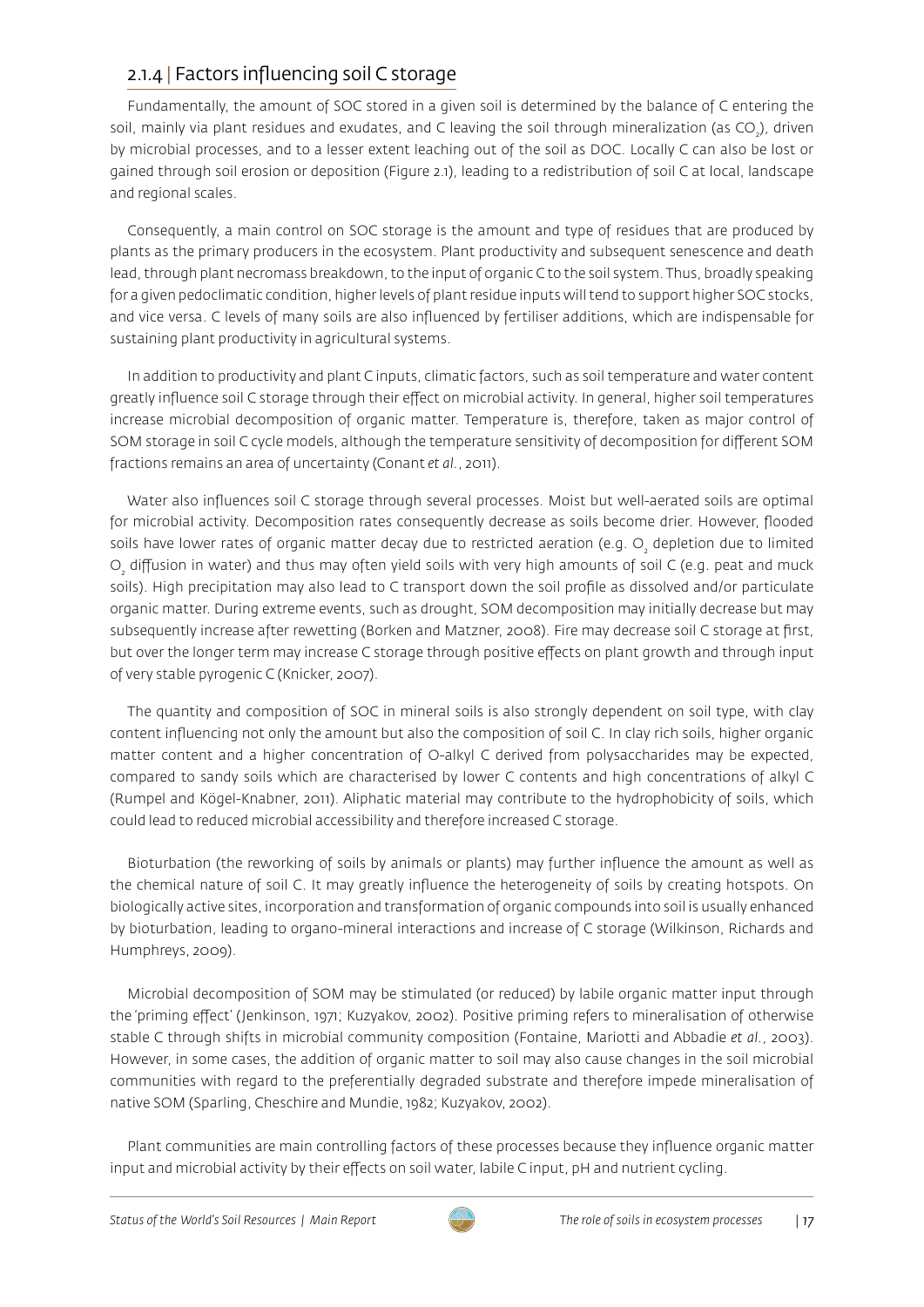## 2.1.5 | Carbon cycle: knowledge gaps and research needs

Substantial progress has been made in recent years towards a deeper understanding of the processes controlling soil C storage. There has been progress also in improving and deploying predictive models of soil C dynamics that can guide decision makers and inform policy. However, it is equally true that many new (and some old) gaps in our knowledge have been identified and the need for further research has been assessed. Recent research on soil C dynamics has been driven in part by increasing awareness of: (1) the importance of small scale variability for microbial C turnover (Vogel *et al.*, 2014); (2) interactions between the C cycle and other biogeochemical cycles (Gärdenäs *et al.*, 2011); and (3) the importance of soil C not only at the field scale but at regional to global scales (Todd-Brown *et al.*, 2013).

The most cited knowledge gaps and research needs include:

#### *Basic understanding*

- Controls on microbial efficiency of organic matter processing, including biodiversity
- The degree of association or separation of organic matter and microbial decomposer communities in the mineral soil matrix
- Role of soil fauna in controlling carbon storage and cycling
- Dynamics of dissolved organic carbon and its role in determining C storage and decomposition
- Pyrogenic C stabilization and interactions of pyrogenic C with native soil C and mineral nutrients
- Role of soil erosion in the global C cycle

#### *Predictive modelling and assessment*

- Reconciliation of measured and modelled SOM fractions
- More explicit representation of microbial controls
- Improved modelling of C in subsurface soil layers
- Distributed soil C observational and monitoring networks for model validation
- More realistic and spatially-resolved representation of soil C in global-scale models

## 2.1.6 | Concluding remarks

Both biotic and abiotic factors control soil C content and dynamics through their effect on plant litter inputs and microbial decomposer communities. The understanding of the C cycle and the role of soils as a sink or source of CO<sub>2</sub> depends on our ability to integrate knowledge of physical, chemical and biological processes operating at small scales (nm, µm, soil profile) and of the spatial heterogeneity of SOM distribution and decomposition processes at increasing scales (field, region, globe). At the global scale, soils are a major component of the planet's C cycle and can have a strong influence on the concentration of CO<sub>2</sub> in the atmosphere. Thus, land management needs to be based on an understanding of the controls on SOM distribution, stabilisation and turnover in order to safeguard and increase the organic matter content of our soils. This will be an important contribution to both food security and the mitigation of greenhouse gases.

## 2.2 | Soils and the nutrient cycle

Soils support plant growth and so are vital to humanity. They provide nutrients such as nitrogen (N), phosphorous (P), potassium (K), Calcium (Ca), Magnesium (Mg), Sulphur (S) and many trace elements that support biomass production. Biomass is important for food supply, for energy and fibre production and as a (future) source for the chemical industry. Since the 1950s, higher biomass production and yield increases have been supported through mineral/synthetic fertilization (Figure 2.3). However, intensification of agricultural practices and of land use has in many regions resulted in a decline in the content of organic matter content in agricultural soils. In some areas, extensive use of mineral fertilizers has resulted in atmospheric pollution, greenhouse gas emissions (e.g. CO<sub>2</sub> and N<sub>2</sub>O), water eutrophication and human health risks (Galloway *et al.*, 2008).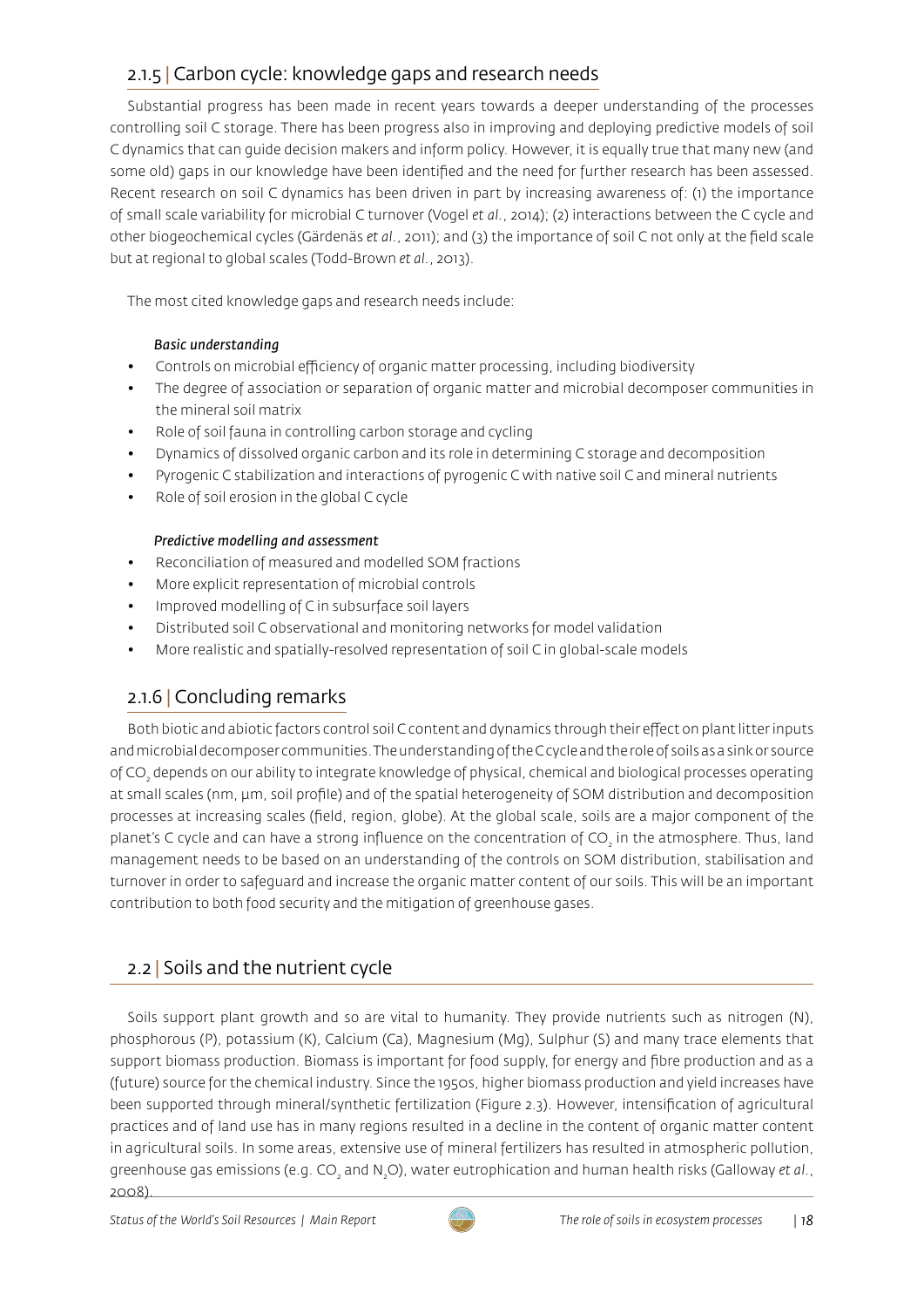In coming years, human population and demand for food, feed and energy will continue to rise. In order to sustain biomass production in the future and to mitigate negative environmental impacts, fertile soils need to be preserved. Where soil fertility has declined, it needs to be restored by maintaining sufficient amounts of organic matter in soils (Janzen, 2006). This can be achieved by measures of sustainable management (see Chapter 8 of this volume), including by targeted additions of mineral and organic amendments to soils.

The soil function 'fertility' refers to the ability of soil to support and sustain plant growth, including through making N, P and other nutrients available for plant uptake. This process is facilitated by: (I) nutrient storage in soil organic matter; (II) nutrient recycling from organic to plant-available mineral forms; and (III) physical and chemical processes that control nutrient sorption, availability, displacement and eventual losses to the atmosphere and water.

Managed soils represent a highly dynamic system and it is this very dynamism that makes soils function and supply ecosystem services. Overall, the fertility and functioning of soils depend on interactions between the soil mineral matrix, plants and microbes. These are responsible for both building and decomposing SOM and therefore for the preservation and availability of nutrients in soils. To sustain soil functions, the balanced cycling of nutrients in soils must be maintained.

After carbon (Section 2.1), N is the most abundant nutrient in all forms of life, since it is contained in proteins, nucleic acids and other compounds. Humans and animals ultimately acquire their N from plants, which in terrestrial ecosystems occurs mostly in mineral form (e.g. NH $_4^{\,*}$  and NO $_3^{\,-}$ ) in soils. The parent material of soils does not contain significant amounts of N (as opposed to P and other nutrients). New N enters the soil through the fixation of atmospheric N<sub>2</sub> by a specialized group of soil biota. However, the largest flux of N



Figure 2.3 | Global (a) nitrogen (N) and (b) phosphorus (P) fertilizer use between 1961 and 2012 split for the different continents in Mt P per year. Source: FAO, 2015.

in soils is generated through the continuous recycling of N internal to the plant-soil system: soil mineral N is taken up by the plant, it is fixed into biomass, and eventually N returns in the form of plant debris to the soil. Here soil biota decompose it, mineralizing part of the N and making it newly available for plant growth, while transforming the other part into SOM, which ultimately is the largest stock of stable N in soil. Nitrogen is lost from the soil to the water system by leaching and to the atmosphere by gas efflux (NH<sub>3</sub>, N<sub>2</sub>O and N<sub>2</sub>).

In most natural ecosystems, N availability is a limiting factor to productivity and N cycles tightly in the system with minimal losses. Through the cultivation of  $\mathsf{N}__2$  fixing crops, the production and application of synthetic N fertilizer, and the deposition of atmospheric N, humans have applied twice as much reactive N to soils as the N introduced by natural processes, thereby significantly increasing biomass production on land (Vitousek and Matson, 1993). However, since mineral fertilizer use efficiency is generally low and far more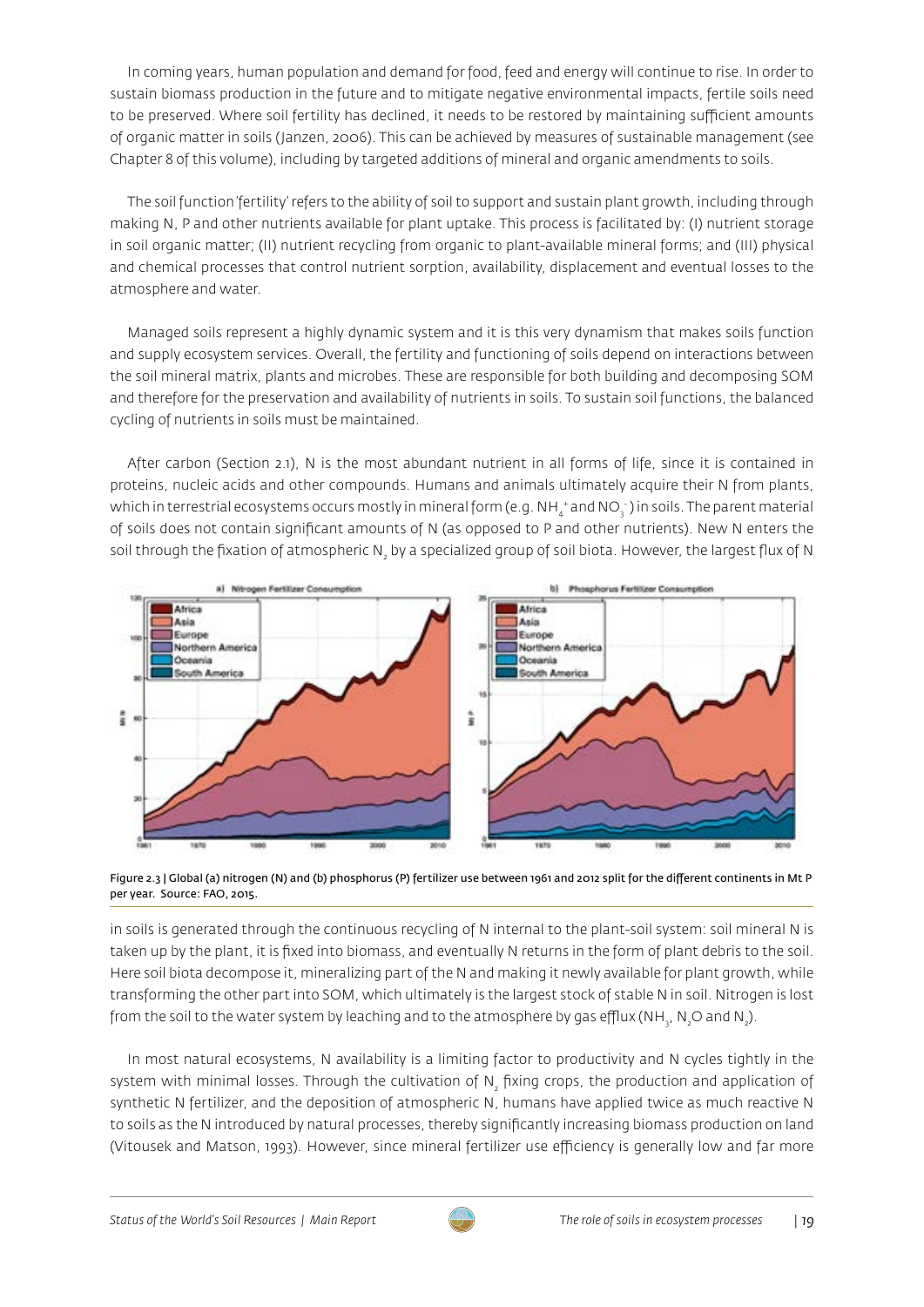fertilizer is often used than plants actually need, a high percentage of N fertilizer is lost from the soil. This is generating a myriad of deleterious cascade effects on the environment and on human health (Galloway *et al.*, 2008). This phenomenon is spread over most of the globe. However, in some regions of the world, in particular Sub-Saharan Africa, which are characterized by eroded soils and where economic constraints limit the use of fertilizers, productivity is still strongly constrained by low levels of soil-available N and other nutrients, notably P (Figure 2.2).

Phosphorus is an essential element for all living organisms. It cycles internally in the plant-soil system, moving from the parent material through weathering to biochemical molecules (e.g. nucleic acid, phospholipids) and back to mineral forms after decomposition (e.g. H<sub>3</sub>PO<sub>4</sub>). In natural soils P is among the most limiting nutrients, since it is present in small amounts and only available in its soluble forms, which promptly react with calcium, iron and aluminum cations to precipitate as highly insoluble compounds. Adsorbed on those compounds, P can be lost from soils, entering the aquatic system through erosion and surface runoff. To correct this lack of available P, 'primary' P is mined and added to soils in the form of mineral fertilizer. This external input has led to positive agronomic P balances (McDonald *et al.*, 2011). There are, however, large variations in the world, with large surpluses in the United States, Europe and Asia, and deficits in Russia, Africa and South-America (Figure 2.4). Additionally, since plant P uptake is a relatively inefficient process with roughly 60 percent of the total P input to soils not taken up, it has been estimated that the amount of P exported from terrestrial to aquatic systems has tripled, with significant impacts on the environment (Bennett, Carpenter and Caraco, 2001).



Figure 2.4 | Applied and excess nitrogen and phosphorus in croplands. Nitrogen and phosphorus inputs and excess were calculated using a simple mass balance model, extended to include 175 crops. To account for both the rate and spatial extent of croplands, the data are presented as kg per ha of the landscape: (a) applied nitrogen, including N deposition; (b) applied phosphorus; (c) excess nitrogen; and (d) excess phosphorus. Source: West *et al.*, 2014.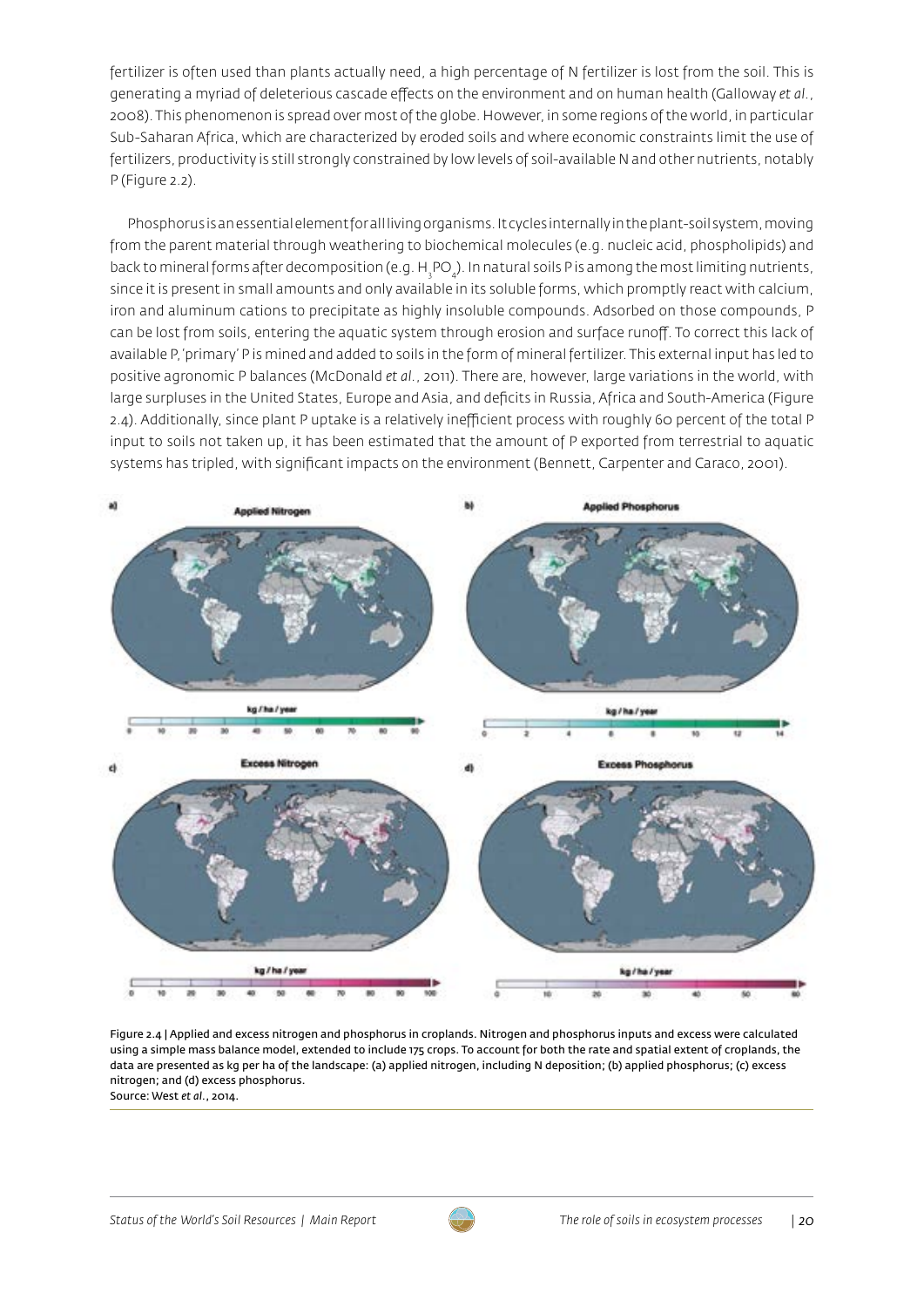Management practices need to be implemented that sustain, restore or increase soil fertility and biomass production while limiting associated negative impacts. This can be achieved by promoting the accrual of soil organic matter and nutrient recycling, applying balanced C amendments and fertilization of N, P and other nutrients to meet plant and soil requirements, while limiting overuse of fertilizer. Carbon, N and P cycling in soils is coupled by tight stoichiometric relationships (e.g. relatively fixed C:N:P in plants and microorganisms). This means that an enduring increase or decrease of carbon in soils cannot be achieved without a proportional change in nitrogen and phosphorous (and several other nutrients). This is a fundamental consideration in any programs for carbon sequestration and land restoration because of the significant costs. Therefore, their management needs to be planned in concert.

Nutrient management has been extensively studied, with the aim of identifying and proposing management practices (e.g. precision agriculture) that improve nutrient use efficiency and productivity while reducing potentially harmful losses to the environment (van Groenigen *et al.*, 2010; Venterea, Maharjan and Dolan, 2011). However, our ability to predict the ecosystem response to balanced fertilization is still limited and the relationship requires continued monitoring. Further benefits are anticipated from improved plant varieties with root morphologies that have better capacity to extract P from soils or use it more efficiently.

More generally, further research is needed into organic matter responses to agricultural C inputs and into the potential for restoring and increasing soil organic matter to promote long term soil fertility (e.g. Lugato, Berti and Giardini, 2006). Hence, we stress the importance of an integrated approach to nutrient management which supports plant productivity while preserving or enhancing soil organic matter stocks and reducing nutrient losses to the atmosphere or aquatic systems. Prediction and optimization of performance would benefit from continued data acquisition across the whole range of climate and environmental and agro-ecological conditions.

### 2.2.1 The nutrient cycle: knowledge gaps and research needs

In the second half of the 20<sup>th</sup> century, higher biomass yields were supported by higher use of fertilizer (N, P) inputs. This is now considered unsustainable in many situations. Alternatives are required that make better use of inherent soil fertility, improve resource use efficiency, and prevent losses of N and P. Examples in agriculture include sustainable intensification and new crop varieties that have root systems with improved extraction capability or which have higher internal P use efficiency. At the food system level, more effective nutrient management would benefit from a focus on a '5R strategy': (1) *realign* P and N inputs; (2) reduce P and N losses to water, thereby minimizing eutrophication impacts; (3) *recycle* the P and N in bio-resources; (4) *recover* P and N from wastes to use as fertilizer; and (5) *redefine* use and use-efficiency of P in the food chain (Withers *et al.*, 2015).

In addition, a better understanding of biogeochemical processes at the molecular level is needed. This should include: (I) research into the role of plant symbionts on the weathering of minerals and support of nutrient uptake, and (II) development of target-specific 'smart' agrochemical agents that enhance nutrient uptake.

## 2.3 | Soils and the water cycle

Soils provide important ecosystem services through their function within the water cycle. These services include provisioning services of food and water security, regulating services associated with moderation and purification of water flows, and cultural services such as landscapes and water bodies that meet recreation and aesthetic values (Dymond, 2014). Water stored in soil is used for the evapotranspiration and plant growth that supply food and fibre. Soil water also stabilizes the land surface to prevent erosion and regulates nutrient and contaminant flow. At a catchment and basin scale, the capacity of the soil to infiltrate water attenuates stream and river flows and can prevent flooding, while water that percolates through soil can replenish groundwater and related streamflow and surface water ecosystems.

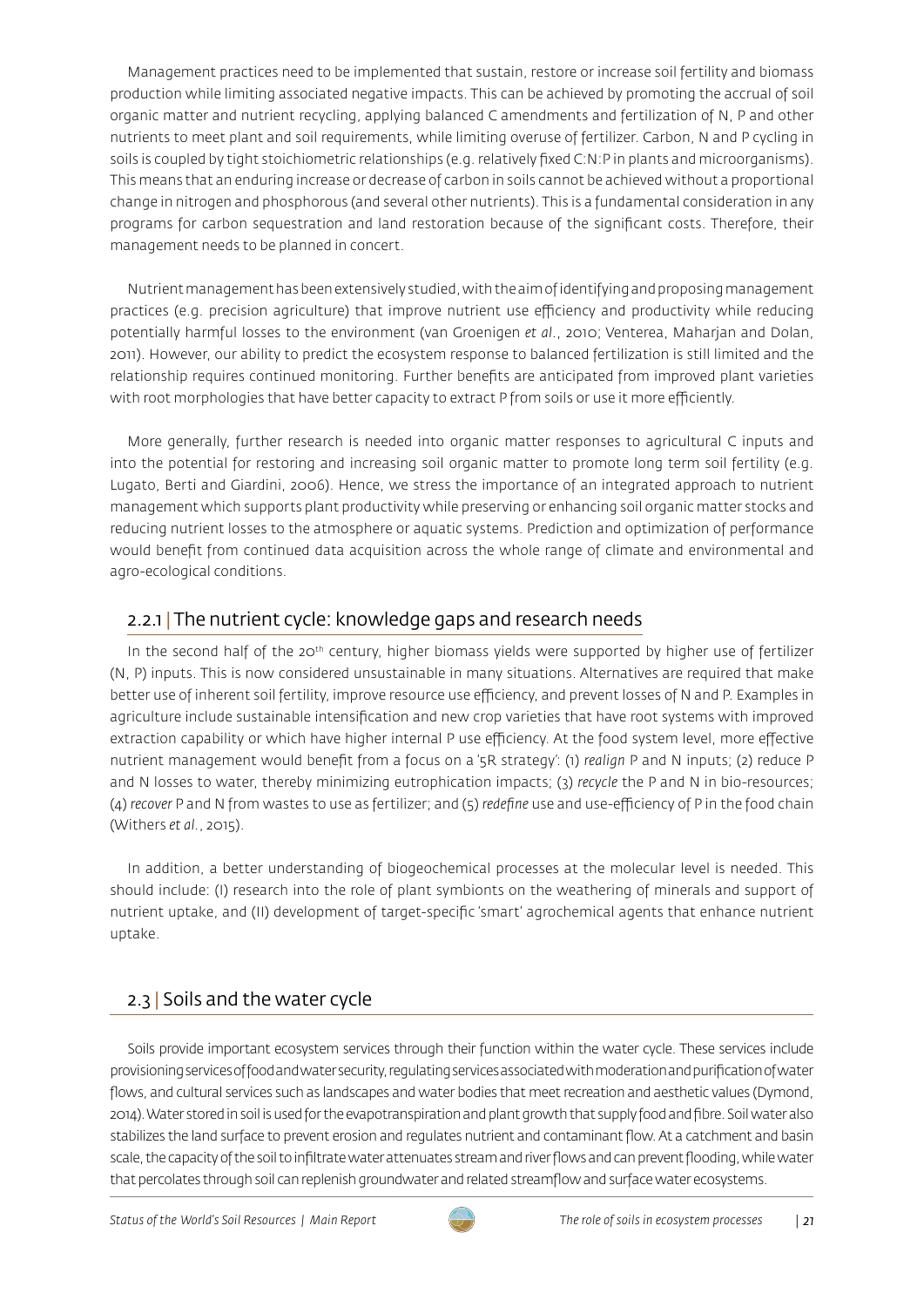The soil functions of accepting, storing, transmitting and cleaning of water shown in Table 2.1 are interrelated. Soil water storage depends on the rate of infiltration into the soil and on soil hydraulic conductivity that redistributes water within and through the soil profile. Similarly, infiltration and hydraulic conductivity are dependent on the water stored in the soil. The initially high rate of infiltration into dry soil declines as the soil water content increases and water replaces air in the pore space. Conversely, hydraulic conductivity increases with soil moisture content as a greater proportion of the pores are transmitting water. Water content and transmission times are also important to the filtering function of soil because contact with soil surfaces and residence time in soil are controls on contaminant supply and removal.

Optimum growth of most plants occurs when roots can access both oxygen and water in the soil. The soil must therefore infiltrate water, drain quickly when saturated to allow air to reach plant roots, and retain and redistribute water for plant use. The ideal soil for plant production depends on climatic conditions and on the soil requirements of the crop. For instance, in dry regions it can be an advantage to have soils with a high clay content to retain water, while sandier soils that drain quickly are better suited to wetter regions.

Soil structural stability and porosity are also important for the infiltration of water into soil. Organic matter improves soil aggregate stability. While plant growth and surface mulches can help protect the soil surface, a stable, well-aggregated soil structure that resists surface sealing and continues to infiltrate water during intense rainfall events will decrease the potential for downstream flooding. Porosity determines the capacity of the soil to retain water and controls transmission of water through the soil. In addition to total porosity, the continuity and structure of the pore network are important to these functions and also to the further function of filtering out contaminants in flow.

| <b>Soil Function</b>                  | Mechanism                                                                                       | Consequence                                                                         | Ecosystem service                                  |
|---------------------------------------|-------------------------------------------------------------------------------------------------|-------------------------------------------------------------------------------------|----------------------------------------------------|
| Stores<br>(Storage)                   | Water held in soil pores<br>supports plant and<br>microbial communities                         | Biomass production<br>Surface protection                                            | Food<br>Aesthetics<br>Erosion control              |
| Accepts<br>(Sorptivity)               | Incident water<br>infiltrates into soil with<br>excess lost as runoff                           | Storm runoff reduction                                                              | Erosion control<br>Flood protection                |
| Transmits<br>(Hydraulic conductivity) | Water entering the soil<br>is redistributed and<br>excess is transmitted as<br>deep percolation | Percolation to<br>groundwater                                                       | Groundwater recharge<br>Stream flow<br>maintenance |
| Cleans<br>(Filtering)                 | Water passing through<br>the soil matrix interacts<br>with soil particles and<br>biota          | Contaminants<br>removed by biological<br>degradation/retention<br>on sorption sites | Water quality                                      |

Table 2 | Soil functions related to the water cycle and ecosystem services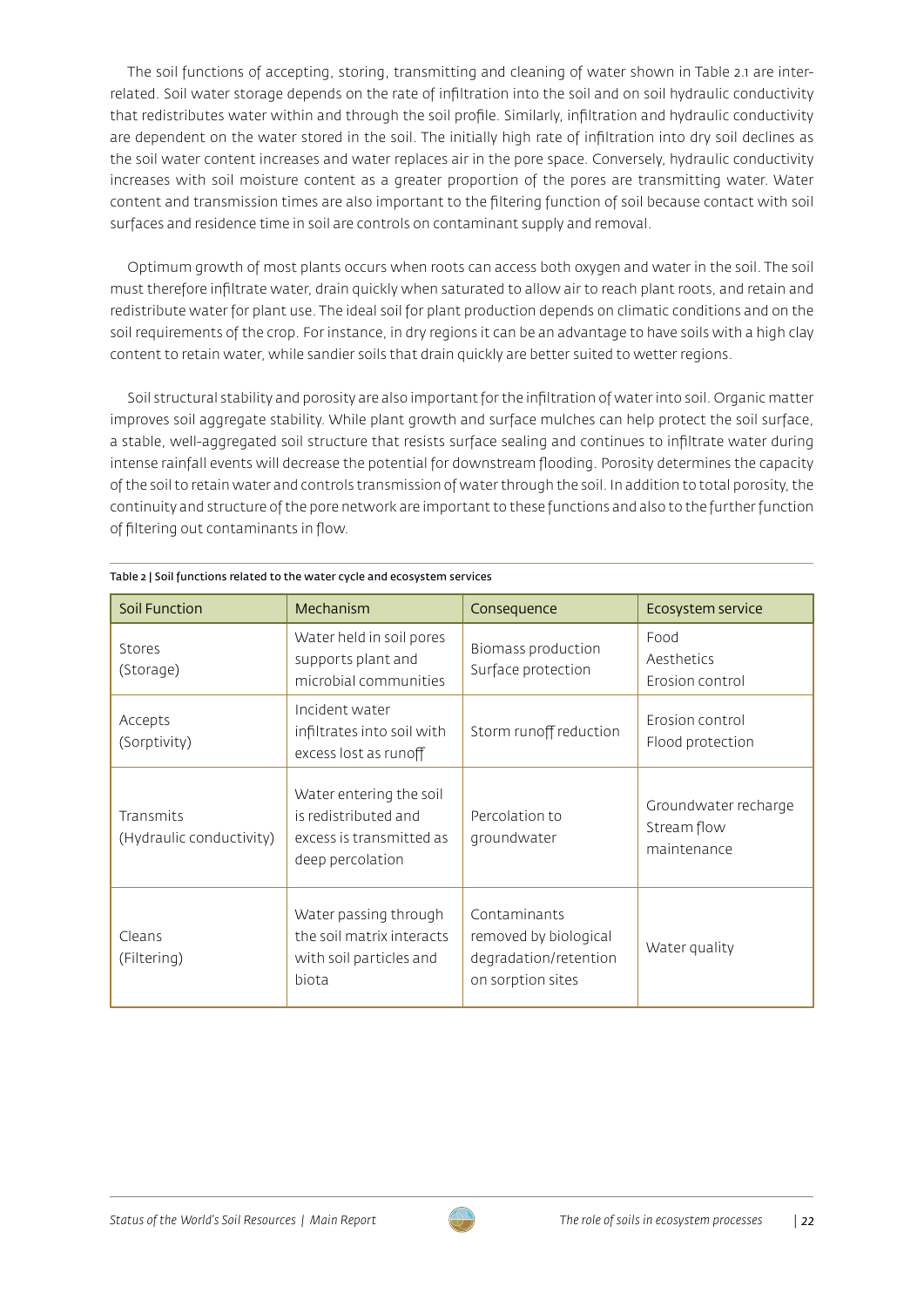Another important role of soil water is its support of biota that can degrade compounds into beneficial forms that may also retain nutrients. Soil organic matter is important to this role - together with mineral soil (especially the clay fraction), SOM provides sorption sites, but sorption capacity is finite. Flow through macropores that bypass the soil matrix where biota and sorption sites are generally located can quickly transmit water and contaminants through the soil to groundwater or artificial drains. However, for filtering purposes a longer, slower route through the soil matrix is more effective.

Soil management alters the ecosystem services provided by water (Table 2.2). Soil conservation practices and sustainable management help to retain regulating ecosystem services such as soil organic matter and structural stability. Similarly, the promotion of soil as a C-sink to offset greenhouse gas emissions helps to maintain or improve soil functions. On the other hand, deforestation, overgrazing and excessive tillage of fragile lands lead to deterioration of the soil structure and to loss of soil function and surface water quality (Steinfield *et al.*, 2006).

Anthropogenic modifications to the water cycle can aid soil function. In dry regimes, inadequate soil moisture can be mitigated through supplementary irrigation, and where excessive precipitation causes problems, waterlogging can be relieved by land drainage. However, irrigation and drainage can have consequences for water regulation services. Irrigation that enables a shift to intensive land use can increase the contaminant load of runoff and drainage water (McDowell *et al.*, 2014). Furthermore, drainage of wetland soils has been shown to reduce water and contaminant storage capacity in the landscape and can increase the potential for downstream flooding. The abstraction of surface or groundwater for irrigation disrupts the natural water cycle and may stress downstream ecosystems and communities. Irrigation of agricultural lands accounts for about 70 percent of ground and surface water withdrawals, and in some regions competition for water resources is forcing irrigators to tap unsustainable sources. Irrigation with wastewater may conserve fresh water resources but brings the risk of water-borne contaminants in soil and crops (Sato *et al.*, 2013) and the accumulation of salts in some environments.

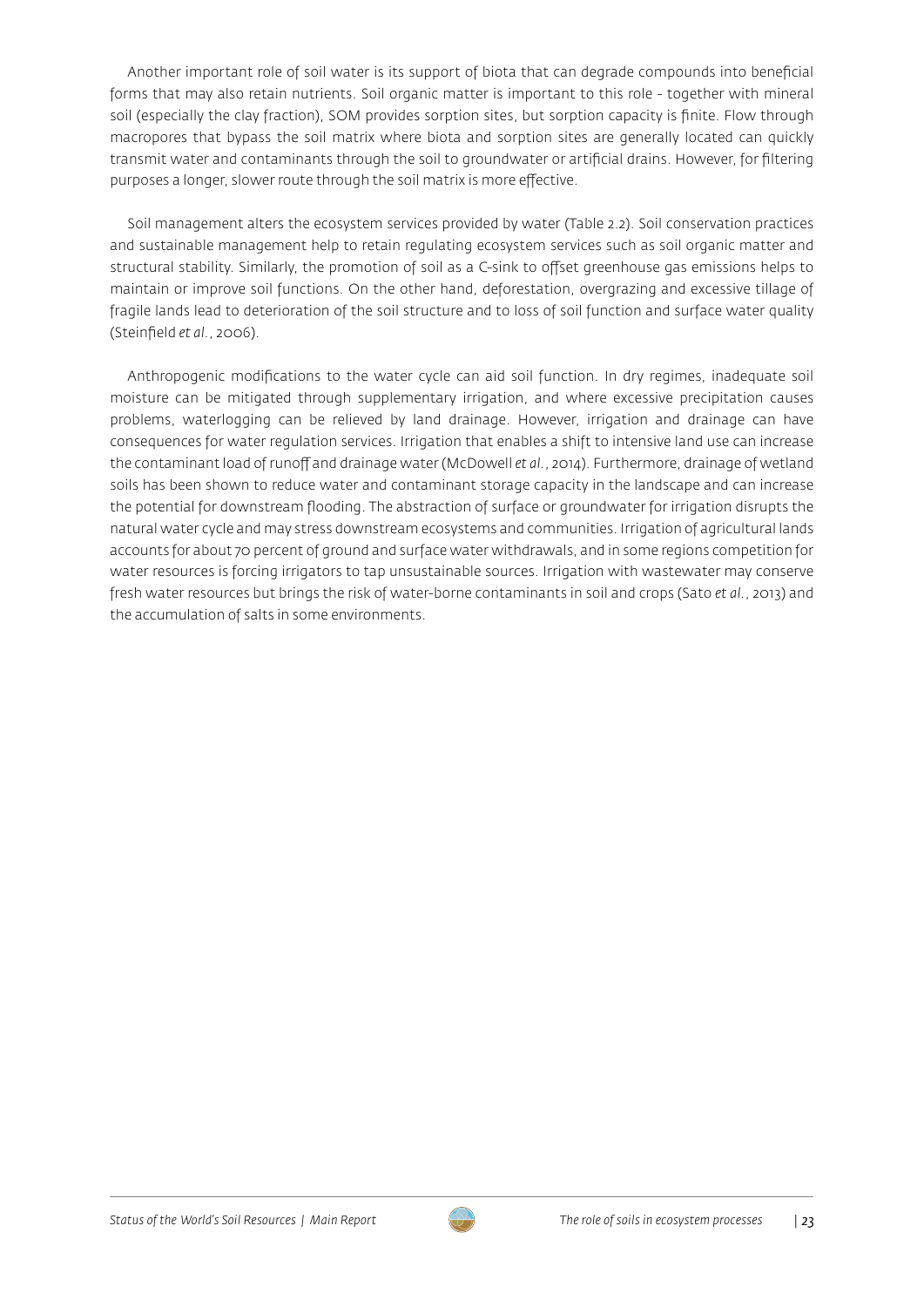Table 2.2 | Examples of global trends in soil management (Steinfield et al., 2006; Setälä et al., 2014) and their effects on the ecosystem services mediated by water.

| Management<br>(global trend)                                                   | Provisioning                                                                                       | Regulating                                                                                                                  | Cultural                                                 |
|--------------------------------------------------------------------------------|----------------------------------------------------------------------------------------------------|-----------------------------------------------------------------------------------------------------------------------------|----------------------------------------------------------|
| Land use change<br>(agricultural to urban)                                     | Decreased biomass,<br>decreased availability of<br>water for agricultural<br>use                   | Increased impervious<br>surface, decreased<br>infiltration, storage,<br>soil-mediated water<br>regulation                   | Decreased natural<br>environment                         |
| Land use change<br>(increase in change<br>of arable to intensive<br>grassland) | Land use change<br>(increase in change<br>of arable to intensive<br>qrassland)                     | Increased C<br>sequestration, greater<br>requirement for water,<br>stress on ecosystem<br>health of downstream<br>waterways |                                                          |
| Irrigation (increase)                                                          | Increased biomass over<br>dryland agriculture,<br>decreased availability of<br>water for urban use | Increased $\Gamma$<br>sequestration, but<br>decreased filtration<br>potential                                               | Infrastructure alters<br>landscape                       |
| Drainage (increase in<br>marginal land)                                        | Decreased soil<br>saturation, increased<br>biomass, reduction in<br>wetlands                       | Decreased C<br>sequestration,<br>denitrification and flood<br>attenuation                                                   | Decreased recreational<br>potential (e.g.<br>ecotourism) |

The soil management practices to maintain the ecosystem services of food and water security and flow regulation within the soil and water cycle are reasonably well established. However, their application is not universal and poor management leads to a loss of function. Under climate change scenarios of increased climatic variability with more extremes of precipitation, soil functions will be stressed and better soil management will be required (Walthall *et al.*, 2012).

## 2.4 | Soil as a habitat for organisms and a genetic pool

Soils represent a physically and chemically complex and heterogeneous habitat supporting a high diversity of microbial and faunal taxa. For example, 10 g of soil contains about 1010 bacterial cells of more than 106 species (Gans *et al.*, 2005), and an estimated 360 000 species of animals are dwellers in soil (Decaëns *et al.*, 2006). These complex communities of organisms play critical roles in sustaining soil and wider ecosystem functioning, thus conferring a multitude of benefits to global cycles and human sustainability. Specifically, soil biodiversity is critical to food and fibre production. It is also an important regulator of other vital soil services including nutrient cycling, moderation of greenhouse gas emissions, and water purification (Wall *et al.*, 2012). It is also recognized that the stocks of soil biodiversity represent an important biological and genetic resource for biotechnological exploitation (Brevik and Sauer, 2015). Previous methodological challenges in characterizing soil biodiversity are now being overcome through the use of molecular technologies. As a result significant progress is currently being made in opening the 'black box' of soil biodiversity (Allison and Martiny, 2008), particularly in assessing the normal operating ranges of soil biodiversity under different soil, climatic and land use scenarios. Addressing these knowledge gaps is of fundamental importance, both as an entry point to understanding wider soil processes and as a way to gauge the likely consequences of land use or climatic change on both biodiversity and soil ecosystem services.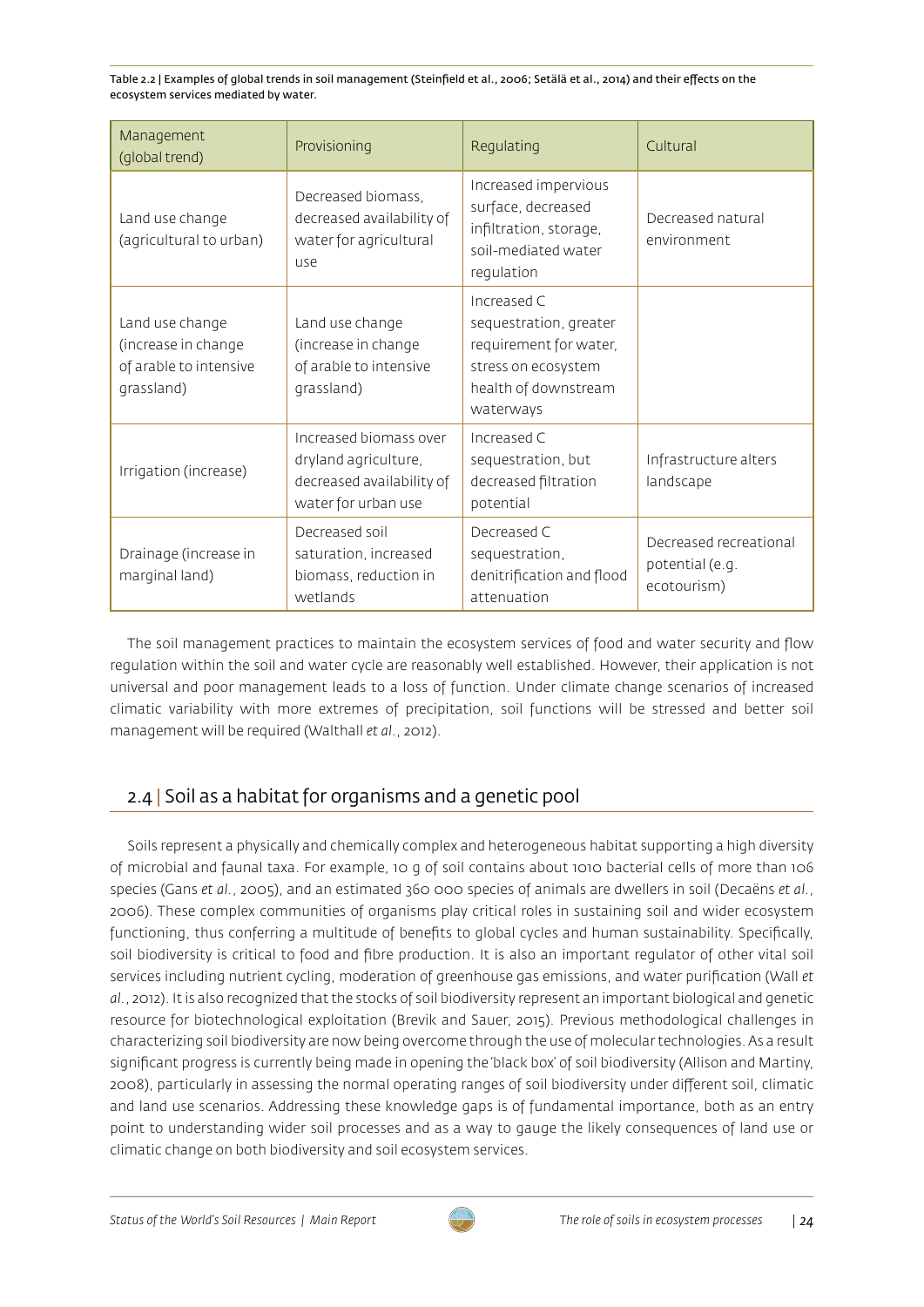The development of molecular technologies has aided morphological characterisations and allowed quantification of stocks and changes in soil biodiversity. This has led to a surge in studies characterizing soil biodiversity at different scales – from large landscape-scale surveys to locally focused studies. The largescale surveys yield the broader picture, and conclusions are emerging identifying the importance of soil parameters in shaping the biodiversity of soil communities (Fierer and Jackson, 2006). In essence, the same geological, climatic and biotic parameters that ultimately dictate pedogenesis are also involved in shaping the communities of soil biota and thus in regulating the spatial structure of soil communities observed over large areas (Griffiths *et al.*, 2011). Locally focused experimentation then typically reveals more specific changes in broad taxonomic features with respect, for example, to local changes in land use or climate. Many studies have focused on assessing one component of soil diversity, but even greater advances utilizing next-generation high throughput sequencing now allow the analysis of 'whole soil foodwebs'. This permits a thorough interrogation of trophic and co-occurrence interaction networks. The challenge is to consolidate both approaches at different scales to understand the differing susceptibility of global soil biomes to change.

Alongside these new developments in assessing biodiversity, it is essential to link the biodiversity characteristics measured to specific soil functions. This helps understanding the pivotal roles of soil organisms in mediating soil services. The development of stable isotope tracer methodologies (e.g. Radajewski *et al.*, 2000) to link substrate utilization to the identified active members in situ serves to clarify the physiological activity of these soil organisms. Additionally, improved sequencing techniques are now becoming an increasingly costeffective for assessing the biodiversity of functional genes in soils for both eukaryotes and prokaryotes (Fierer *et al.*, 2013). This potentially allows a more trait-based approach to understanding soil biodiversity, akin to recent approaches applied to larger and more readily functionally understood organisms above-ground. It is becoming increasingly apparent that often, as is typical in natural ecosystems, functionality and biodiversity co-vary with other environmental parameters. Further manipulative experimentation is required to determine the fundamental roles of soil biodiversity versus other co-varying factors in driving soil functionality.

Clearly, we are learning more and more about how global change affects soil biodiversity and functioning. Global-scale syntheses on soil biodiversity are still lacking, but projects such as the Global Soil Biodiversity Atlas (European Commission, 2015) are combining information from across the globe and making it publicly available. However, much remains to be done. More than 20 years ago, many of these issues were raised (for example, in Furusaka, 1993), and to date many of the factors involved have yet to be unravelled. A key barrier to achieving syntheses is the lack of concerted soil surveys that address multiple functions using standardized methodologies.

New technologies for soil biodiversity assessment generate large sequence datasets that are typically archived in publicly accessible databases. However, morphological datasets remain largely unpublished. The best approach to addressing the gaps would be to adopt agreed standard operating procedures for soil function measurements (e.g. as developed in the recent EU-funded EcoFINDERS project) and to ensure that results are widely accessible.

 Ultimately the new methods are revealing the high sensitivity of changes in soil biological and genetic resources to threats such as poor management. We now need to recognize the distinct types of organisms found in different soils globally, and to understand their functional roles in order to predict vulnerability of these resources to future change.

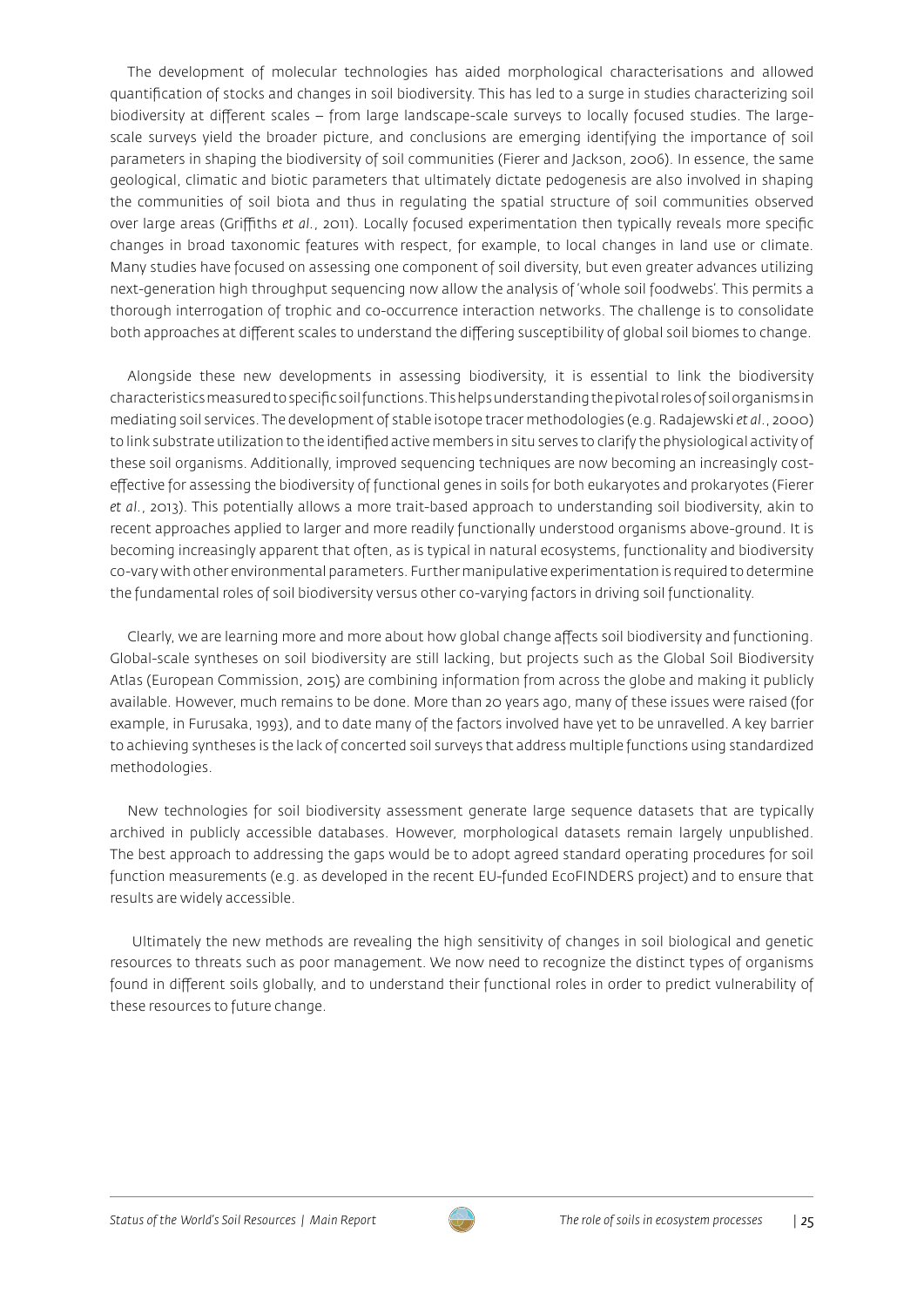#### References

Allison, S.D. & Martiny, J.B.H. 2008. Resistance, resilience, and redundancy in microbial communities. *Proc. Natl. Acad. Sci. US*, 105: 11512-11519.

Balesdant, J. & Balabane M. 1996. Major contribution of roots to soil carbon storage inferred from maize cultivated soils. *Soil Biol. Biochem*., 28:1261-1263.

Batjes, N.H. 1996. Total carbon and nitrogen in the soils of the world. *European Journalof Soil Science*, 47: 151-163.

Bennett, E., Carpenter, S.R. & Caraco, N.F. 2001. Human Impact on Erodable Phosphorus and Eutrophication: A Global Perspective. *BioScience*, 51: 227-234.

Borken, W. & Matzner, E. 2008. Reappraisal of drying and wetting effects on C and N mineralization and fluxes in soils. *Global Change Biology*, 15: 808-824.

Brevik, E.C. & Sauer, T.J. 2015. The Past, Present, and Future of Soils and Human Health Studies. *Soil*, 1: 35-46.

Chabbi, A., Kögel-Knabner, I. & Rumpel, C. 2009. Stabilised carbon in subsoil horizons is located in spatially distinct parts of the soil profile. *Soil Biology and Biochemistry*, 41: 256-271.

Conant, R.T., Ryan, M.G., Agren, G.I., Birge, J.H.E., Davidson, E.A., Eliasson, P.E., Evans, S.E., Frey, S.D., Giardina, C.P., Hopkins, F.M., Hyvonen, R., Kirschbaum, M., Lavallee, J.M., Leifeld, J., Parton, W.J., Steinweg, J.M., Wallenstein, M.D., Wetterstedt, J.A.M. & Bradford, M.A. 2011. Temperature and soil organic matter decomposition rates – synthesis of current knowledge and a way forward. *Global Change Biology*, 17: 3392-3404.

Cotrufo, M.F., Wallenstein, M.D., Boot, C., Denef, K. & Paul, E. 2013. The microbial efficiency-matrix stabilisation (MEMS) framework integrates plant litter decomposition with soil organic matter stabilization: do labile plant inputs form stable organic matter? *Global Change Biology*, 19: 988-995.

Decaëns, T., Jiménez, J.J., Gioia, C., Measey, G.J. & Lavelle, P. 2006. The values of soil animals for conservation biology. *Eur. J. Soil. Biol*., 60: 807–819.

Dominati, E., Patterson, M. & Mackay, A. 2010. A framework for classifying and quantifying the natural capital and ecosystem services of soils. *Ecological Economics*, 69: 1858-1868.

Dungait, J.A.J., Hopkins, D.W., Gregory, A.S. &Whitmore, A.P. 2012. Soil organic matter turnover is governed by accessibility not recalcitrance. *Global Change Biology*, 18: 1781-1796.

Dymond, J. 2014. Ecosystem services in New Zealand. New Zealand, Lincoln, Manaaki Whenua Press. 540 pp.

Elliott, E.T., Paustian, K. & Frey, S.D. 1996. Modeling the measurable or measuring the modelable: A hierarchical approach to isolating meaningful soil organic matter fractionations. In D.S. Powlson, P. Smith & J.U. Smith, eds. *Evaluation of soil organic matter models using existing, long-term datasets*. pp.161-179. NATO ASI Series, Global Environmental Change. Vol. 38. Berlin, Springer Verlag.

European Commission. 2015. *Global Soil Biodiversity Atlas*. Luxembourg, Publications Office of the European Union. 176 pp.

FAO. 2015. Food and Agriculture Organization of the United Nations - Statistic Division (FAOSTAT) (also available at [http://faostat 3.fao.org/home/E](http://faostat3.fao.org/home/E))

Fierer, N. & Jackson, R.B. 2006. The diversity and biogeography of soil bacterial communities. *Proc. Natl. Acad. Sci. US*, 103: 626-631.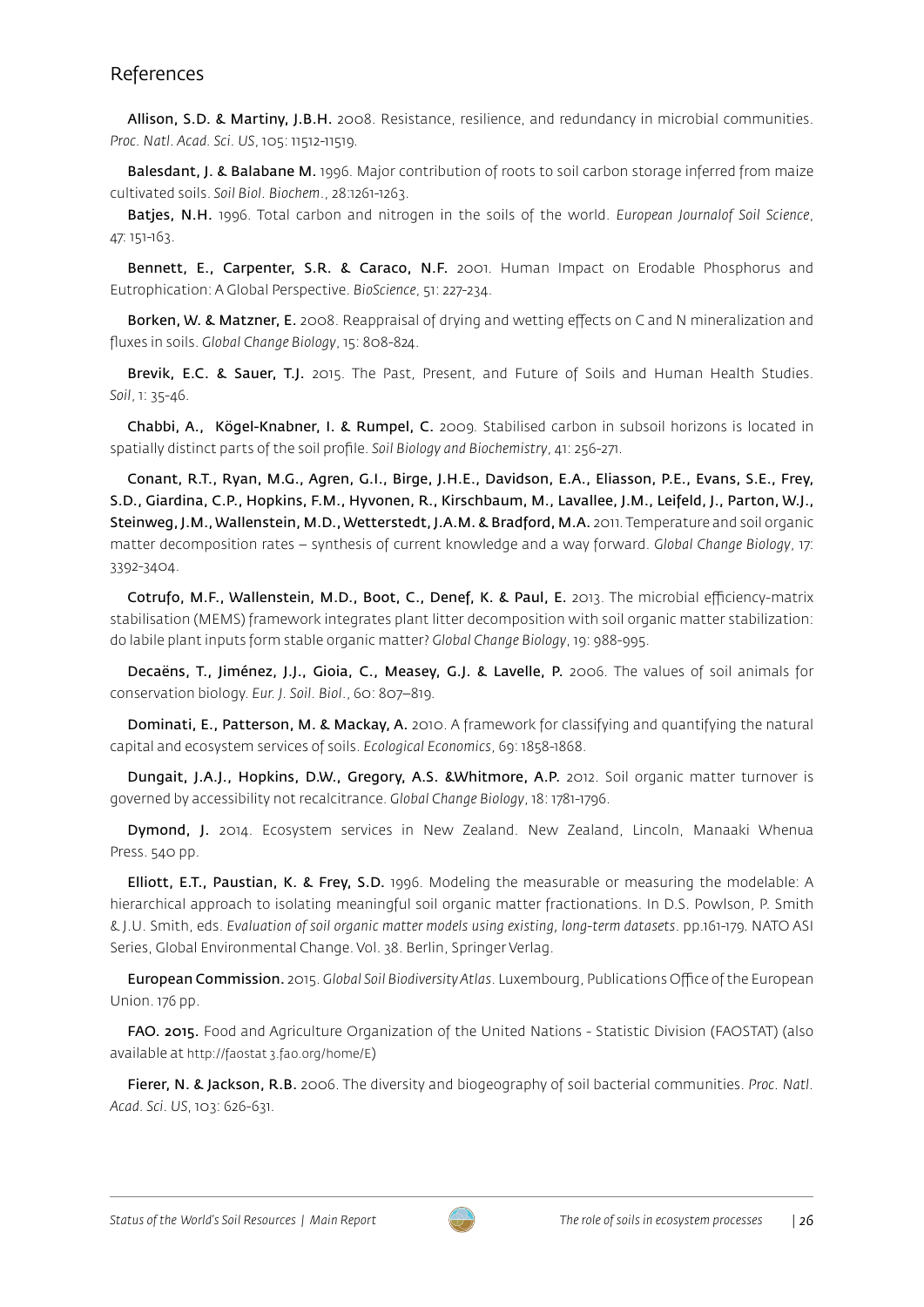Fierer, N., Ladau, J., Clemente, J.C., Leff, J., Owens, S.M., Pollard, K.S., Knight, R., Gilbert, J.A. & McCulley, R.L. 2013. Reconstructing the microbial diversity and function of pre-agricultural tallgrass prairie soils in the United States. *Science*, 342: 621-624.

Fontaine, S., Mariotti, A. & Abbadie, L. 2003. The priming effect of organic matter: a question of microbial competition. *Soil Biology & Biochemistry*, 35: 837-843.

Furusaka, C. 1993. Global environment and microorganisms. *Bull. Jpn. Soc. Microb. Ecol*., 8(2): 127-131.

Galloway, J.N., Townsend, A.R., Erisman, J.W., Bekunda, M., Cai, Z., Freney, J.R., Martinelli, L.A., Seitzinger, S.P. & Sutton, M.A. 2008. Transformation of the nitrogen cycle: recent trends, questions, and potential solutions. *Science*, 320: 889-892.

Gans, J., Wolinsky, M. & Dunbar, J. 2005. Computational improvements reveal great bacterial diversity and high metal toxicity in soil. *Science*, 309: 1387-1390.

Gärdenäs, A.I., Ågren, G.I., Bird, J.A., Clarholm, M., Hallin, S. Ineson, P., Kätterer, T., Knicker, H., Nilsson, S.I., Näsholm, T., Ogle, S., Paustian, K., Persson, T. & Stendahl, J. 2011. Knowledge gaps in soil carbon and nitrogen interactions - From molecular to global scale. *Soil Biology and Biogeochemistry*, 43: 702-717.

Global Change Biology. 2013. The microbial efficiency-matrix stabilisation (MEMS) framework integrates plant litter decomposition with soil organic matter stabilization: do labile plant inputs form stable organic matter? *Volume* 19: 988-995.

Griffiths, R.I., Thomson, B.C., James, P., Bell, T., Bailey, M. & Whiteley, A.S. 2011. The bacterial biogeography of British soils. *Environmental Microbiology*, 13(6): 1642-1654.

Janzen, H.H. 2006. The soil carbon dilemma: Shall we hoard it or use it? *Soil Biology and Biochemistry*, 38(3), 419-424.

Jenkinson, D.S., 1971. Studies on the decomposition of 14C-labelled organic matter in soil. *Soil science*, 111: 64-70.

Kalbitz, K. & Kaiser, K. 2012. Cycling downwards – dissolved organic matter in soils. *Soil Biology and Biochemistry*, 52: 29-32.

Kibblewhite, M.G., Ritz, K. & Swift M.J. 2008. Soil health in agricultural systems. *Phil. Trans. Royal Soc*., 363: 685-701.

Knicker, H., 2007. How does fire affect the nature and stability of soil organic nitrogen and carbon? A review. *Biogeochemistry*, 85: 91-118.

Krull, E.S., Baldock J.A. & Skjemstad J.O. 2003. Importance of mechanisms and processes of the stabilisation of soil organic matter for modelling carbon turnover. *Funct. Plant Biol*., 30: 207-222.

Kuzyakov, Y. 2002. Review: factors affecting rhizosphere priming effects. *Journal of Plant Nutrition & Soil Science*, 165: 382-396.

Lal, R. 2004. Soil carbon sequestration impacts on global climate change and food security. *Science*, 304: 1623-1627.

Lehmann, J., Kinyangi, J. & Solomon, D. 2007. Organic matter stabilization in soil microaggregates: implications from spatial heterogeneity of organic carbon contents and carbon forms. *Biogeochemistry*, 85: 45-57.

Lehmann, J., Solomon, D., Kinyangi, J., Dathe, L., Wirick, S. & Jacobsen, C. 2008 Spatial complexity of soil organic matter forms at nanometre scales. *Nature Geoscience*, 1: 238-242.

Lehmann, L., Abiven, S., Kleber, M. Pan, G., Singh, B.P., Sohi, S. & Zimmerman, A. 2015. Persistence of biochar in soil. In J. Lehmann & S. Joseph, eds. Biochar for Environmental Management – *Science, technology and implementation*., 2nd edition. pp. 235-283. Routledge. 944 pp.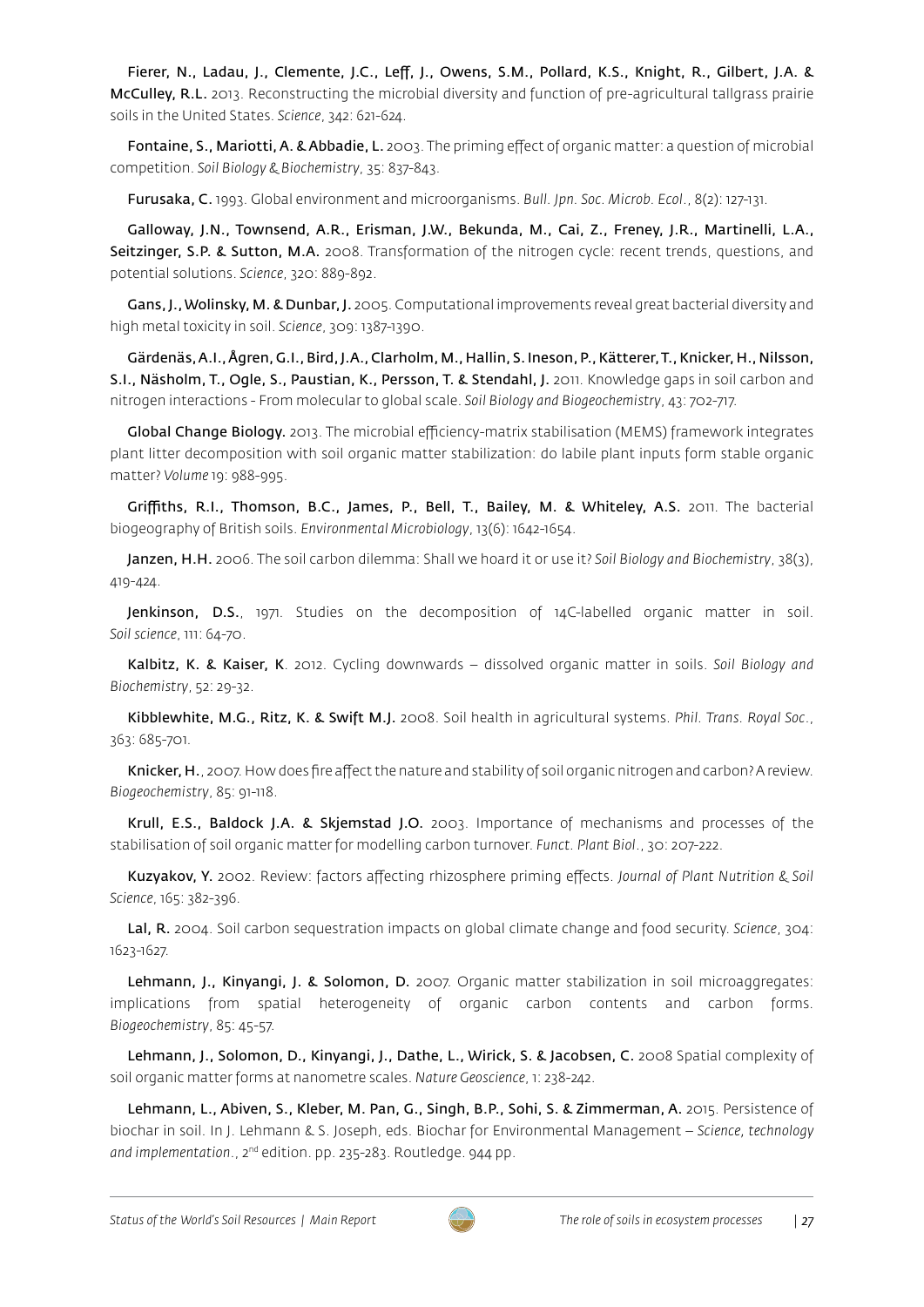Lugato, E., Berti, A. & Giardini, L. 2006. Soil organic carbon (SOC) dynamics with and without residue incorporation in relation to different nitrogen fertilisation rates. *Geoderma*, 135: 315-321.

MacDonald, G. K., Bennett, E. M., Potter, P. A. & Ramankutty, N. 2011. Agronomic phosphorus imbalances across the world's croplands. *Proceedings of the National Academy of Sciences of the United States of America*, 108(7): 3086-3091.

McDowell, R.W., Cox, N., Daughney, C.J., Wheeler, D. & Moreau, M. 2014. A national assessment of the potential linkage between soil, and surface and groundwater concentrations of phosphorus. *Journal of the American Water Resources Association*. In press.

McGill, W.B. 1996. Review and classification of ten soil organic matter (SOM) models In D.S. Powlson, P. Smith and J.U. Smith, eds. *Evaluation of soil organic matter models using existing, long-term datasets*. pp. 111-132. NATO ASI Series, Global Environmental Change, Vol. 38. Berlin Springer Verlag.

Miltner, A., Bombach, P., Schmidt-Brücken, B. & Kästner, M. 2012. Som genesis: Microbial biomass as a significant source. *Biogeochemistry*, 111: 41-55.

Mueller, C.W., Weber, P.K., Kilburn, M.R., Hoeschen, C., Kleber, M. & Pett-Ridge, J. 2013. Advances in the analysis of biogeochemical interfaces: NanoSIMS to investigate soil microenvironments. *Advances in Agronomy*, 121: 2-39.

Nordt, L.C., Wilding, L.P. & Drees, L.R. 2000. Pedogenic carbonate transformations in leaching soil systems: Implications for the global C cycle. In R. Lal, J.M. Kimble, H. Eswaran, & B.A. Stewart, eds. *Global Climate Change and Pedogenic Carbonates*. pp. 43-64. USA, FL, Boca Raton, Lewis Publishers.

Parton, W.J., Schimel, D.S., Cole, C.V. & Ojima, D.S. 1987. Analyses of factors controlling soil organic matter levels in great plain soils. *Soil Science Society of America Journal*, 51: 1173-1179.

Paul, E.A. 2014. *Soil microbiology, ecology and biochemistry*. Academic press. 598 p.

Paul, E.A., Follett, R.F., Leavitt, S.W., Halvorson, A., Peterson, G.A. & Lyon, D.J. 1997. Radiocarbon dating for determination of soil organic matter pool sizes and fluxes. *Soil* <Sci.Soc>*. Amer.J*. 61: 1058-1067.

Paustian, K. 1994. Modelling soil biology and biogeochemical processes for sustainable agriculture research. In C. Pankhurst, B.M. Doube, V.V.S.R. Gupta & P.R. Grace, eds. *Management of Soil Biota in Sustainable Farming Systems*. pp. 182-196. Melbourne, CSIRO Publ. 262 pp.

**Paustian, K., Cole, C.V., Sauerbeck, D. & Sampson, N.** 1998. CO $_{_2}$  mitigation by agriculture: An overview. *Climatic Change*, 40: 135-162.

Radajewski, S., Ineson, P., Parekh N.R. & Murrell J.C. 2000. Stable-isotope probing as a tool in microbial ecology. *Nature*, 403: 646-649.

Rasse, D.P., Rumpel, C. & Dignac, M.F. 2005 : Is soil carbon mostly root carbon? Mechanisms for a specific stabilisation. *Plant and Soil*, 269: 341-356.

Robinson, D.A., Fraser, I., Dominati, E.J., Davíðsdóttir, B., Jónsson, J.O.G., Jones, L. Jones, S.B., Tuller, M., Lebron, I., Bristow, K.L., Souza, D.M., Banwart, S. & Clothier, B.E. 2014. On the value of soil resources in the context of natural capital and ecosystem service delivery. *Soil Sci. Soc. Am. J.* In press.

Robinson, D.A., Hockley, N., Cooper, D.M., Emmett, B.A., Keith, A.M., Lebron, I., Reynolds, B., Tipping, E., Tye, A.M., Watts, C.W., Whalley, W.R., Black, H.I.J., Warren, G.P. & Robinson, J.S. 2013. Natural capital and ecosystem services, developing an appropriate soils framework as a basis for valuation. *Soil Biology and Biochemistry*, 57: 1023-1033.

Robinson, D.A., Lebron, I. & Vereecken, H. 2009. On the Definition of the Natural Capital of Soils: A Framework for Description, Evaluation, and Monitoring. *Soil Sci. Soc. Am. J.* 73: 1904-1911.

Rumpel, C. & Kögel-Knabner, I. 2011. Deep soil organic matter – a key but poorly understood component of terrestrial C cycle. *Plant and Soil*, 338: 143-158.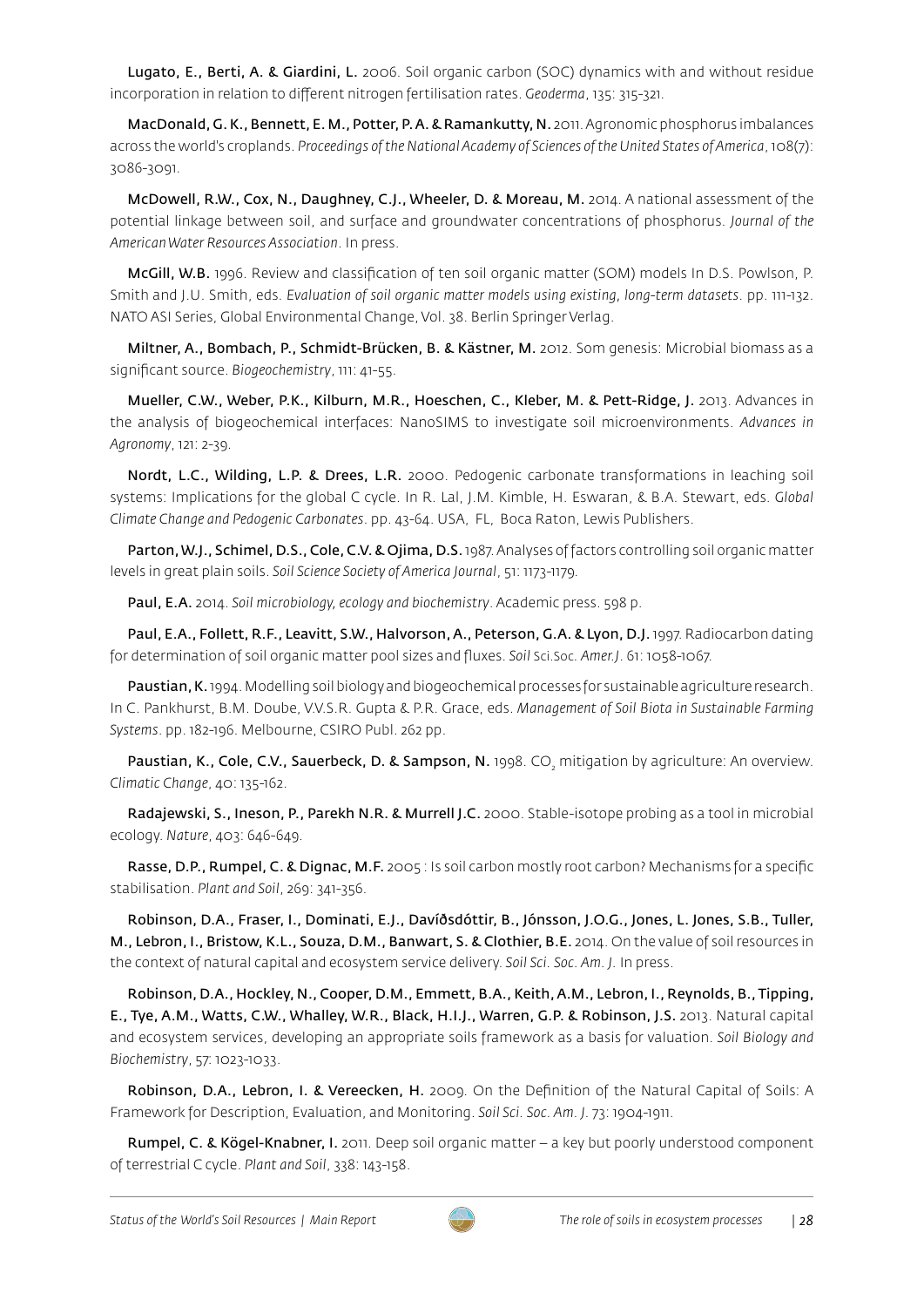Sato, T., Qadir, M., Yamamoto, S., Endo, T. & Zahoor, A. 2013. Global, regional, and country level need for data on wastewater generation, treatment, and use. Agric. *Water Manage*. 130: 1-13.

Scharpenseel, H.W., Becker-Heidmann, P., Neue, H.U. & Tsutsuki, K. 1989. Bomb-carbon, 14C dating and <sup>13</sup>C measurements as tracers of organic matter dynamics as well as of morphogenetic and turbation processes. *The Science of the Total Environment*, 81/82: 99-110.

Schmidt, M.W.I. & Noack, A.G. 2000. Black carbon in soils and sediments: Analysis, distribution, implications, and current challenges. *Global Biogeochemical Cycles*, 14: 777-793.

Schmidt, M.W.I., Torn, M.S., Abiven, S., Dittmar, T., Guggenberger, G., Janssens, I.A., Kleber, M., Kogel-Knaber, I., Lehmann, J., Manning, D.A.C., Nannipieri, P., Rasse, D.P., Weiner, S. & Trumbore, S.E. 2011. Persistence of soil organic matter as an ecosystem property. *Nature*, 478: 49-56.

Setälä, H., Bardgett, R. D., Birkhofer, K., Brady, M., Byrne, L., de Ruiter, P. C., de Vries, F. T., Gardi, C., Hedlund, K., Hemerik, L., Hotes, S., Liiri, M., Mortimer, S. R., Pavao-Zuckerman, M., Pouyat, R., Tsiafouli, M. & van der Putten, W. H. 2014. Urban and agricultural soils: conflicts and trade-offs in the optimization of ecosystem services. *Urban Ecosyst*, 17: 239–253.

Six, J., Conant, R.T., Paul, E.A., & Paustian, K. 2002. Stabilization mechanisms of soil organic matter: Implications for C-saturation of soils. *Plant and Soil*, 241: 155-176.

Six, J., Elliott, E.T. & Paustian, K. 2000. Soil microaggregate turnover and microaggregate formation: a mechanism for C sequestration under no-tillage agriculture. *Soil Biology and Biochemistry*, 32 (14): 2099-2103.

Smith, J.U., Smith, P., Monaghan, R. & MacDonald, J. 2002. When is a measured soil organic matter fraction equivalent to a model pool? *European Journal of Soil Science*, 53: 405-416.

Smith, P., Ashmore, M., Black, H., Burgess, P.J., Evans, C., Quine, T., Thomson, A.M., Hicks, K. & Orr, H. 2013. The role of ecosystems and their management in regulating climate, and soil, water and air quality. *Journal of Applied Ecology*, 50: 812-829.

Smith, P., Martino, D., Cai, Z., Gwary, D., Janzen, H.H., Kumar, P., McCarl ,B., Ogle, S., O'Mara, F., Rice, C., Scholes, R.J., Sirotenko, O., Howden, M., McAllister, T., Pan, G., Romanenkov, V., Schneider, U., Towprayoon, S., Wattenbach, M. & Smith, J.U. 2007. Greenhouse gas mitigation in agriculture. *Philosophical Transactions of the Royal Society,* B., 363: 789-813.

Smith, P., Smith, J.U., Powlson, D.S., McGill, W.B., Arah, J.R.M., Chertov, O.G., Coleman, K., Franko, U., Frolking, S., Jenkinson, D.S., Jensen, L.S., Kelly, R.H., Klein-Gunnewiek, H., Komarov, A.S., Li, C., Molina, J.A.E., Mueller, T., Parton, W.J., Thornley, J.H.M. & Whitmore, A.P., 1997. A comparison of the performance of nine soil organic matter models using datasets from seven long-term experiments. *Geoderma* 81: 153-225.

Sollins, P., Homann, P. & Caldwell, B.A. 1996. Stabilization and destabilization of soil organic matter: mechanisms and controls. *Geoderma*, 74: 65-105.

Sparling, G.S., Cheschire, M.V. & Mundie, C.M. 1982. Effect of barley plants on the decomposition of 14C-labelled soil organic matter. *Journal of Soil Science*, 33: 89-100.

Tarnocai, C., Canadell, J.G., Schuur, E.A.G., Kuhry, P., Mazhitova, G. & Zimov, S. 2009. Soil organic carbon pools in the northern circumpolar permafrost region. *Global Biogeochemical Cycles*, 23, GB2023.

Thévenot, M., Dignac, M.-F. & Rumpel, C. 2010. Fate of lignins in soils: a review. *Soil Biology and Biochemistry*, 42: 1200-1211.

Todd-Brown, K.E.O, Randerson, J.T., Post, W.M., Hoffman, F.M., Tarnocai, C., Schuur, E.A.G. & Allison, S.D. 2013. Causes of variation in soil carbon simulations from CMIP 5 Earth system models and comparison with observations. *Biogeosciences*, 10: 1717-1736.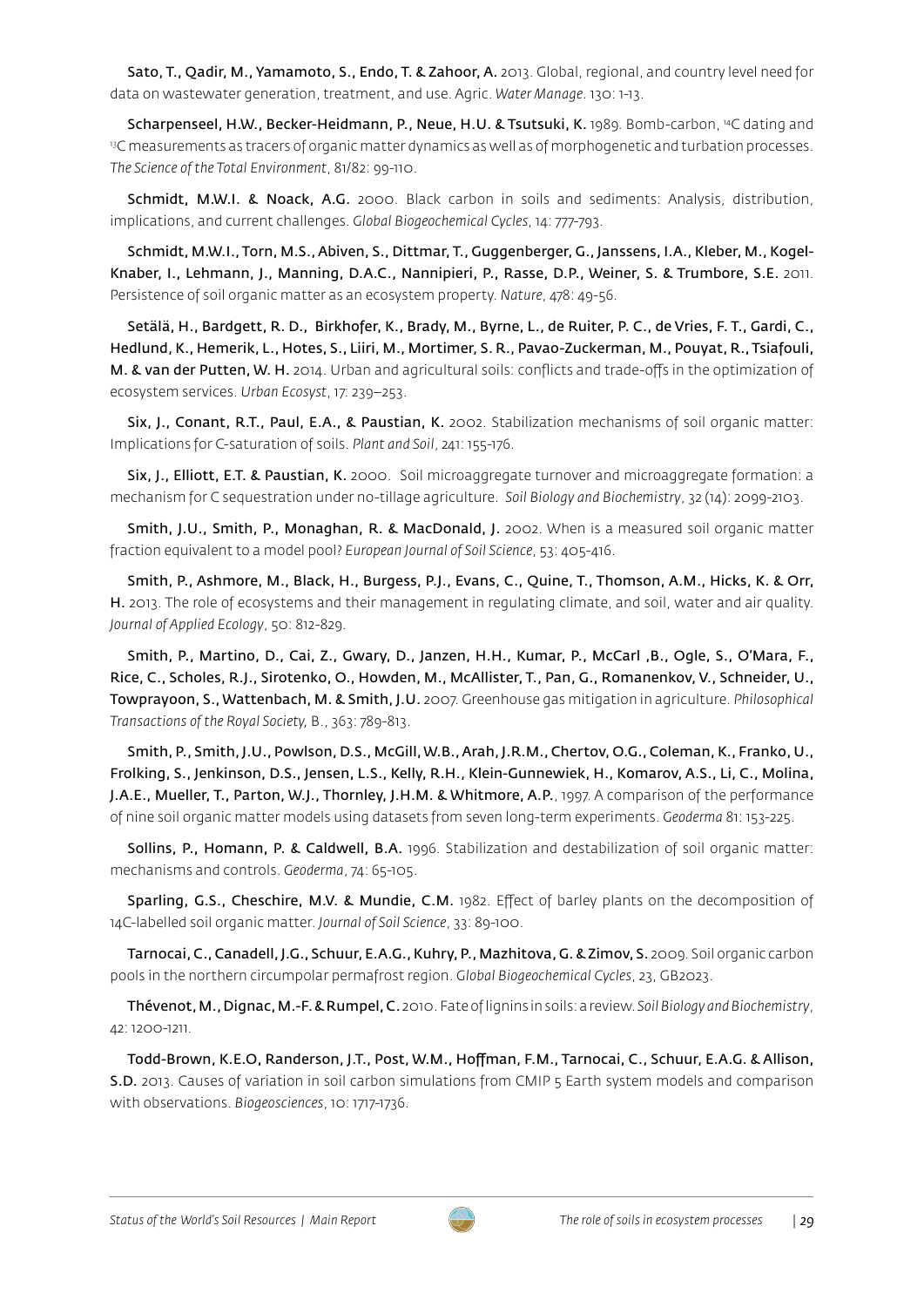Trumbore, S. 2009. Radiocarbon and soil carbon dynamics. *Annual Review of Earth Plantary Sciences*, 37: 47-66.

Van Groenigen, J.W., Velthof, G.L., Oenema, O., Van Groenigen, K.J. & Van Kessel, C. 2010. Towards an agronomic assessment of N20 emissions: a case study for arable crops. *Eur J Soil Sci*, 61: 903-913.

Venterea, R.T., Maharjan, B. & Dolan, M.S. 2011. Fertilizer Source and Tillage Effects on Yield-Scaled Nitrous Oxide Emissions in a Corn Cropping System. *J. Environ. Qual*., 40: 1521-1531.

Vitousek, P. M. & Matson, P. A. 1993. In R. S. Oremland, ed. *The Biogeochemistry of Global Change: Radiative Trace Gases.* pp. 193-208. New York, Chapman and Hall.

Vogel, C., Mueller, C.W., Hoschen, C., Buegger, F., Heister, K., Schulz, S., Schloter, M. & Kogel-Knabner, I. 2014. Submicron structures provide preferential spots for carbon and nitrogen sequestration in soils. *Nature Communications*, 5: 2947. 7 pp.

von Lützow, M., Kögel-Knabner I., Ekschmitt K., Matzner E., Guggenberger G., Marschner B. & Flessa H. 2006. Stabilization of organic matter in temperate soils: Mechanisms and their relevance under different soil conditions – a review. *European Journal of Soil Science*, 57: 426-445.

Wall, D.H., Bardgett, R.D., Behan-Pelletier, V., Herrick, J.E., Jones, T.H., Ritz, K., Six, J., Strong, D.R. & van der Putten, W.H. (eds.). 2012. *Soil Ecology and Ecosystem services*. Oxford University Press, UK. 424 pp.

Walthall, C.L., Hatfield, J., Backlund, P., Lengnick. L., Marshall, E., Walsh, M., Adkins, S., Aillery, M., Ainsworth, E.A., Ammann, C., Anderson, C.J., Bartomeus, I., Baumgard, L.H., Booker. F., Bradley, B,, Blumenthal, D.M., Bunce, J., Burkey, K., Dabney, S.M., Delgado, J.A., Dukes, J., Funk, A., Garrett, K., Glenn, M., Grantz, D.A., Goodrich, D., Hu, S., Izaurralde, R.C., Jones, R.A.C., Kim, S-H., Leaky, A.D.B., Lewers, K., Mader, T.L., McClung, A., Morgan, J., Muth, D.J., Nearing, M., Oosterhuis, D.M., Ort, D., Parmesan, C., Pettigrew, W.T., Polley, W., Rader, R., Rice, C., Rivington, M., Rosskopf, E., Salas, W.A., Sollenberger, L.E., Srygley, R., Stöckle, C., Takle, E.S., Timlin, D., White, J.W., Winfree, R., Wright-Morton, L. & Ziska, L.H. 2012. *Climate Change and Agriculture in the United States: Effects and Adaptation*. Washington, DC, USDA Technical Bulletin 1935. 186 pp.

West, P.C., Gerber, J.S., Engstrom, P.M., Mueller, N.D., Brauman, K.A., Carlson, K.M., Cassidy, E.S., Johnston, M., MacDonald, G.K., Ray, D.K. & Siebert, S. 2014. Leverage points for improving global food security and the environment. *Science* 345: 325-328

Whitmore, A.P., Kirk, G.J.D. & Rawlins, B.G. 2014. Technologies for increasing carbon storage in soil to mitigate climate change. *Soil use and Management*, 31(S 1): 62-71.

Wilkinson, M.T., Richards, P.J. & Humphreys, G.S. 2009. Breaking ground: Pedological, geological and ecological implications of soil biotrubation. *Earth Science Reviews*, 97: 257-272.

Withers, P.J., van Dijk, K.C., Neset, T.S., Sesme, T., Oenema, O., Rubæk, G.H., Schoumans, O.F., Smit, B., Pellerin, S. 2015. Stewardship to tackle global phosphorus inefficiency: the case of Europe. Ambio, 44: 193-206.